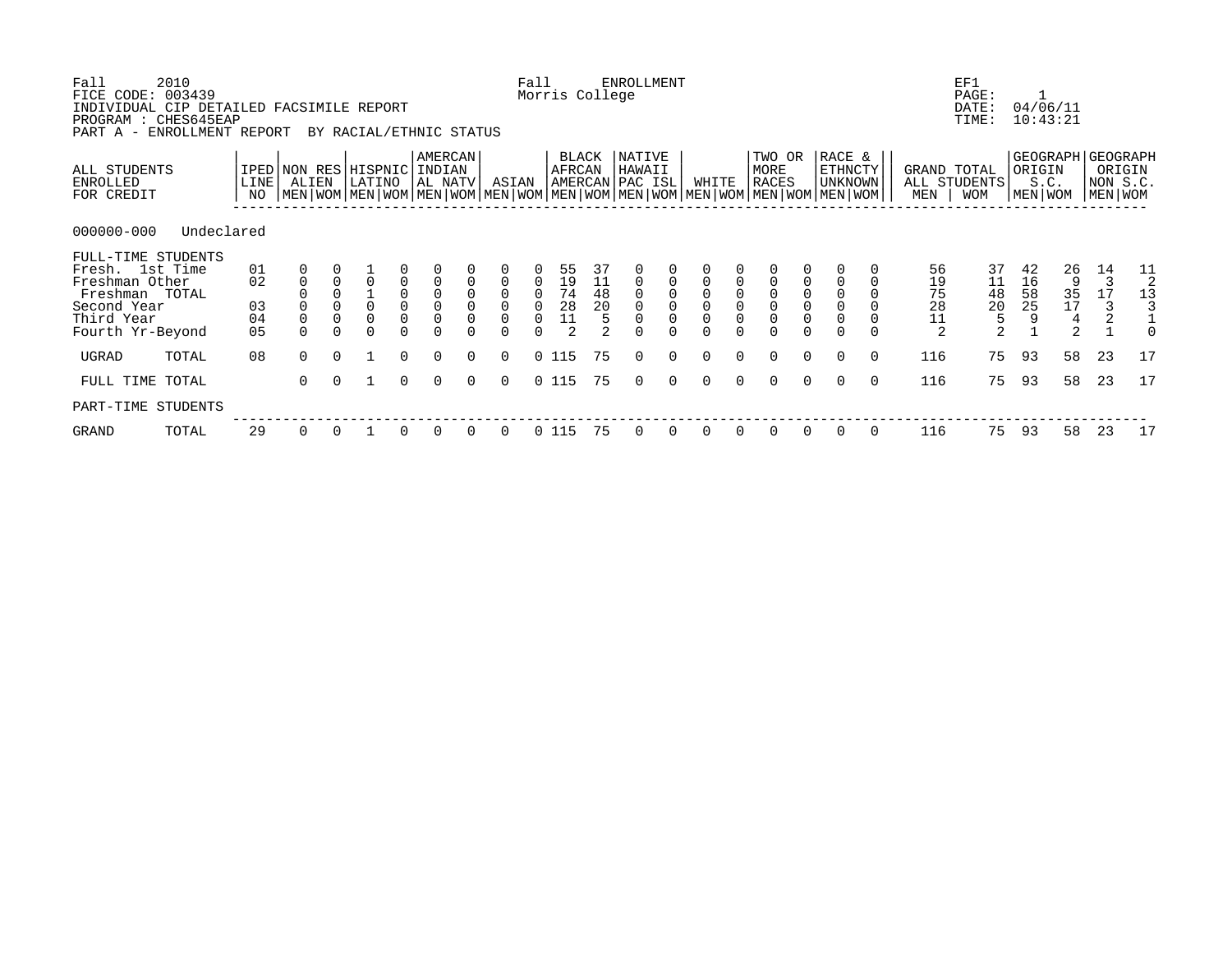| Fall<br>FICE CODE:                                                           | 2010<br>003439                   |            |             |          |                                                                                                                                                      |                                            |                    |          |                                      | Fall     | Morris College         |    | <b>ENROLLMENT</b>                   |          |          |          |                         |          |                              |          |                    | EF1<br>PAGE:                               |                   | 2                    |                                                  |   |
|------------------------------------------------------------------------------|----------------------------------|------------|-------------|----------|------------------------------------------------------------------------------------------------------------------------------------------------------|--------------------------------------------|--------------------|----------|--------------------------------------|----------|------------------------|----|-------------------------------------|----------|----------|----------|-------------------------|----------|------------------------------|----------|--------------------|--------------------------------------------|-------------------|----------------------|--------------------------------------------------|---|
| INDIVIDUAL CIP DETAILED FACSIMILE REPORT<br>PROGRAM : CHES645EAP<br>PART A - | ENROLLMENT REPORT                |            |             |          | BY RACIAL/ETHNIC STATUS                                                                                                                              |                                            |                    |          |                                      |          |                        |    |                                     |          |          |          |                         |          |                              |          |                    | DATE:<br>TIME:                             |                   | 04/06/11<br>10:43:21 |                                                  |   |
| ALL STUDENTS<br>ENROLLED<br>FOR CREDIT                                       |                                  | LINE<br>NO | ALIEN       |          | IPED NON RES HISPNIC INDIAN<br>LATINO<br>  MEN   WOM   MEN   WOM   MEN   WOM   MEN   WOM   MEN   WOM   MEN   WOM   MEN   WOM   MEN   WOM   MEN   WOM |                                            | AMERCAN<br>AL NATV |          | ASIAN                                |          | <b>BLACK</b><br>AFRCAN |    | NATIVE<br>HAWAII<br>AMERCAN PAC ISL |          | WHITE    |          | TWO OR<br>MORE<br>RACES |          | RACE &<br>ETHNCTY<br>UNKNOWN |          | GRAND TOTAL<br>MEN | ALL STUDENTS<br><b>WOM</b>                 | ORIGIN<br>MEN WOM | GEOGRAPH<br>S.C.     | <b>GEOGRAPH</b><br>ORIGIN<br>NON S.C.<br>MEN WOM |   |
| 090102-000                                                                   | Mass Communication/Media Studies |            |             |          |                                                                                                                                                      |                                            |                    |          |                                      |          |                        |    |                                     |          |          |          |                         |          |                              |          |                    |                                            |                   |                      |                                                  |   |
| FULL-TIME STUDENTS<br>Fresh. 1st Time                                        |                                  | 01         |             |          |                                                                                                                                                      |                                            |                    |          |                                      |          |                        |    |                                     |          |          |          |                         |          |                              |          |                    |                                            |                   |                      |                                                  |   |
| Freshman Other                                                               |                                  | 02         | $\mathbf 0$ |          | $\overline{0}$                                                                                                                                       |                                            |                    |          | $\mathbf 0$                          |          |                        |    |                                     |          |          |          |                         |          |                              |          |                    |                                            |                   |                      |                                                  |   |
| Freshman TOTAL                                                               |                                  |            |             |          |                                                                                                                                                      | $\begin{smallmatrix}0\\0\end{smallmatrix}$ | $_{\rm 0}^{\rm 0}$ |          | $\begin{matrix} 0 \\ 0 \end{matrix}$ |          | $\frac{4}{3}$          |    |                                     |          |          |          |                         |          |                              |          |                    |                                            |                   | $\frac{6}{3}$        |                                                  |   |
| Second Year<br>Third Year                                                    |                                  | 03<br>04   | $\mathbf 0$ | 0        | $\Omega$                                                                                                                                             | 0                                          | $\overline{0}$     |          | $\overline{0}$                       | 0        |                        |    |                                     |          |          | $\Omega$ | $\Omega$                |          | $\overline{0}$               |          | 4                  |                                            |                   |                      | $\overline{0}$<br>$\mathsf{O}\xspace$            |   |
| Fourth Yr-Beyond                                                             |                                  | 05         |             |          |                                                                                                                                                      |                                            |                    |          |                                      |          |                        |    |                                     |          |          |          |                         |          |                              |          | 4<br>5             | $\begin{array}{c} 4 \\ 2 \\ 5 \end{array}$ |                   |                      |                                                  |   |
| UGRAD                                                                        | TOTAL                            | 08         | $\Omega$    | $\Omega$ | $\Omega$                                                                                                                                             | $\Omega$                                   | $\Omega$           | $\Omega$ | $\Omega$                             | $\Omega$ | 16                     | 18 | $\Omega$                            | $\Omega$ | $\Omega$ | $\Omega$ |                         | $\Omega$ | $\Omega$                     | $\Omega$ | 17                 | 18                                         | 15                | 16                   | 2                                                | 2 |
| FULL TIME TOTAL                                                              |                                  |            | 0           | $\Omega$ | $\Omega$                                                                                                                                             | $\Omega$                                   | $\Omega$           | $\Omega$ | $\Omega$                             | $\Omega$ | 16                     | 18 | $\Omega$                            | $\Omega$ | $\Omega$ | $\cap$   |                         | $\Omega$ | $\Omega$                     | $\Omega$ | 17                 | 18                                         | 15                | 16                   | 2                                                | 2 |
| PART-TIME STUDENTS                                                           |                                  |            |             |          |                                                                                                                                                      |                                            |                    |          |                                      |          |                        |    |                                     |          |          |          |                         |          |                              |          |                    |                                            |                   |                      |                                                  |   |
| GRAND                                                                        | TOTAL                            | 29         | $\Omega$    |          | $\Omega$                                                                                                                                             | $\Omega$                                   | $\Omega$           |          | O                                    |          | 16                     | 18 |                                     |          |          |          |                         |          |                              |          | 17                 | 18                                         | 15                | 16                   |                                                  | 2 |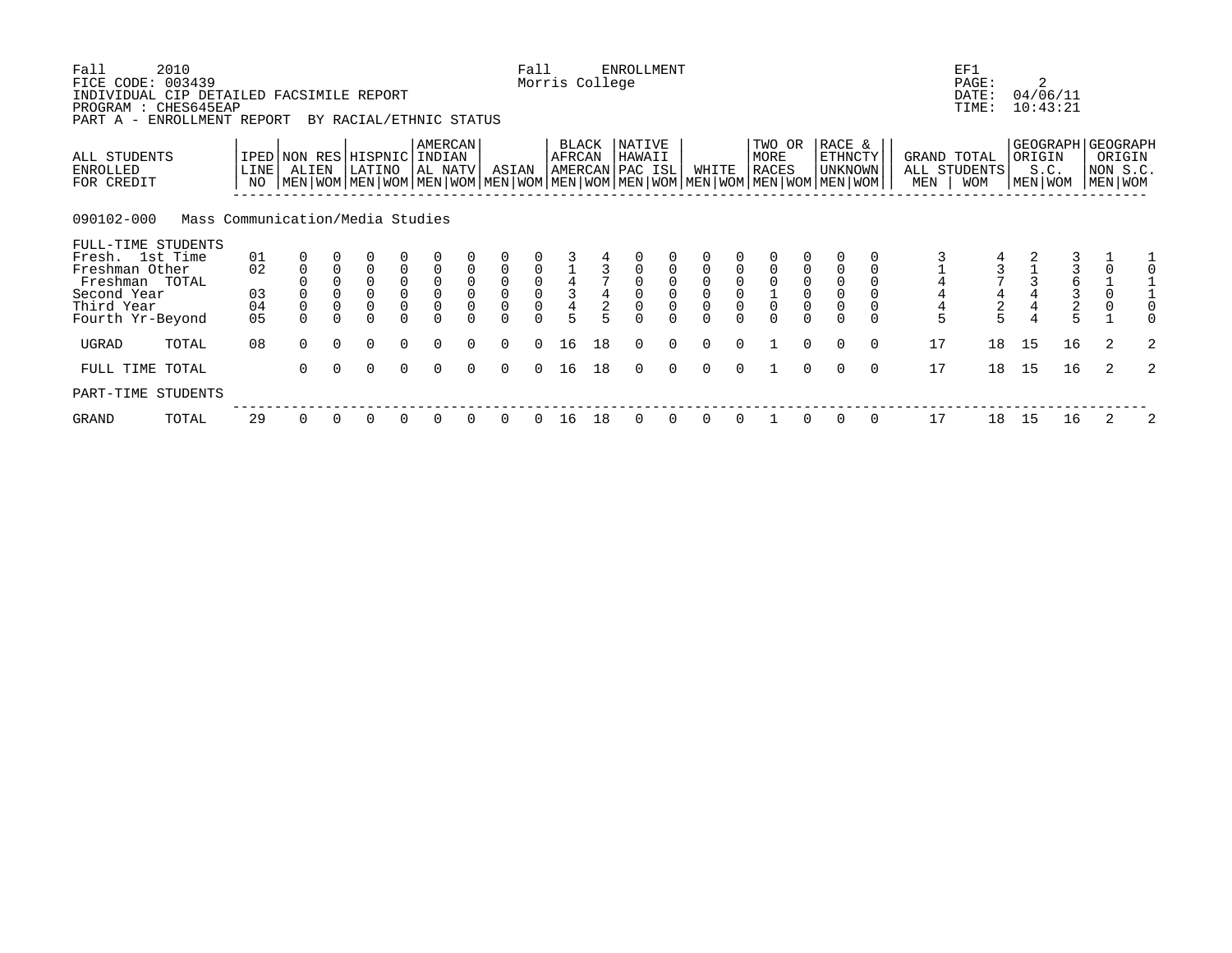| Fall                                   | 2010                                                                       |            |                                                                                                                   |          |                         |          |                              |          |          | Fall     |                                     |          | <b>ENROLLMENT</b> |          |          |          |                                |          |                              |          |     | EF1                                |          |                                                    |             |                               |              |
|----------------------------------------|----------------------------------------------------------------------------|------------|-------------------------------------------------------------------------------------------------------------------|----------|-------------------------|----------|------------------------------|----------|----------|----------|-------------------------------------|----------|-------------------|----------|----------|----------|--------------------------------|----------|------------------------------|----------|-----|------------------------------------|----------|----------------------------------------------------|-------------|-------------------------------|--------------|
| FICE CODE:                             | 003439<br>INDIVIDUAL CIP DETAILED FACSIMILE REPORT<br>PROGRAM : CHES645EAP |            |                                                                                                                   |          |                         |          |                              |          |          |          | Morris College                      |          |                   |          |          |          |                                |          |                              |          |     | PAGE:<br>DATE:<br>TIME:            |          | 3<br>04/06/11<br>10:43:21                          |             |                               |              |
| PART A -                               | ENROLLMENT REPORT                                                          |            |                                                                                                                   |          | BY RACIAL/ETHNIC STATUS |          |                              |          |          |          |                                     |          |                   |          |          |          |                                |          |                              |          |     |                                    |          |                                                    |             |                               |              |
| ALL STUDENTS<br>ENROLLED<br>FOR CREDIT |                                                                            | LINE<br>NO | IPED NON RES HISPNIC<br>ALIEN<br> MEN WOM MEN WOM MEN WOM MEN WOM MEN WOM MEN WOM MEN WOM MEN WOM MEN WOM MEN WOM |          | LATINO                  |          | AMERCAN<br>INDIAN<br>AL NATV |          | ASIAN    |          | BLACK<br>AFRCAN<br> AMERCAN PAC ISL |          | NATIVE<br>HAWAII  |          | WHITE    |          | TWO OR<br>MORE<br><b>RACES</b> |          | RACE &<br>ETHNCTY<br>UNKNOWN |          | MEN | GRAND TOTAL<br>ALL STUDENTS<br>WOM |          | GEOGRAPH   GEOGRAPH<br>  ORIGIN<br>S.C.<br>MEN WOM |             | ORIGIN<br>NON S.C.<br>MEN WOM |              |
| 090402-000                             | Broadcast Journalism                                                       |            |                                                                                                                   |          |                         |          |                              |          |          |          |                                     |          |                   |          |          |          |                                |          |                              |          |     |                                    |          |                                                    |             |                               |              |
| Fourth Yr-Beyond                       | FULL-TIME STUDENTS                                                         | 05         | $\Omega$                                                                                                          | $\Omega$ | $\Omega$                | $\Omega$ | $\Omega$                     | $\Omega$ | $\Omega$ | $\Omega$ |                                     | $\Omega$ | $\Omega$          | $\Omega$ | $\Omega$ | $\Omega$ | $\Omega$                       | $\Omega$ | $\Omega$                     | $\Omega$ |     |                                    | $\Omega$ |                                                    | $\Omega$    | $\Omega$                      | $\Omega$     |
| <b>UGRAD</b>                           | TOTAL                                                                      | 08         | $\Omega$                                                                                                          | $\Omega$ | $\Omega$                | $\Omega$ | $\Omega$                     | $\Omega$ | $\Omega$ | $\Omega$ |                                     | $\cap$   | $\Omega$          | $\Omega$ | $\Omega$ | $\Omega$ | $\Omega$                       | $\Omega$ | $\cap$                       | $\Omega$ |     |                                    | $\Omega$ | 1                                                  | $\mathbf 0$ | $\Omega$                      | $\Omega$     |
|                                        | FULL TIME TOTAL                                                            |            | $\Omega$                                                                                                          | $\Omega$ | $\Omega$                | $\Omega$ | $\Omega$                     | $\Omega$ | $\Omega$ | $\Omega$ |                                     | $\cap$   | $\Omega$          | $\Omega$ | $\Omega$ | $\Omega$ | $\Omega$                       | $\Omega$ | $\cap$                       | $\Omega$ |     |                                    | $\Omega$ | $\mathbf{1}$                                       | $\Omega$    | $\Omega$                      | $\Omega$     |
| PART-TIME                              | STUDENTS                                                                   |            |                                                                                                                   |          |                         |          |                              |          |          |          |                                     |          |                   |          |          |          |                                |          |                              |          |     |                                    |          |                                                    |             |                               |              |
| <b>GRAND</b>                           | TOTAL                                                                      | 29         |                                                                                                                   |          |                         |          |                              |          |          |          |                                     |          |                   |          |          |          |                                |          |                              |          |     |                                    | $\Omega$ |                                                    |             |                               | <sup>0</sup> |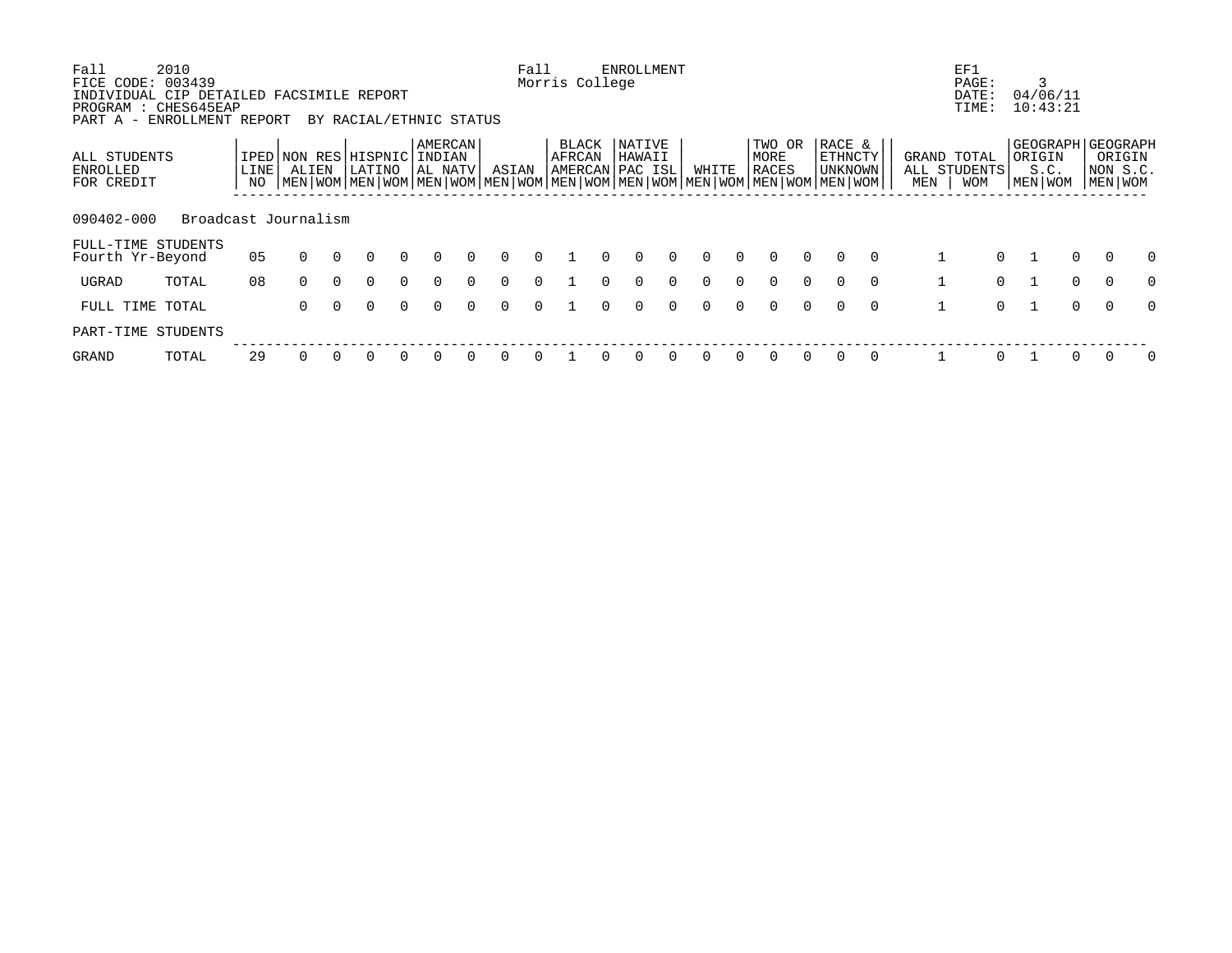| Fall<br>FICE CODE:<br>INDIVIDUAL CIP DETAILED FACSIMILE REPORT<br>PROGRAM : CHES645EAP | 2010<br>003439                    |            |                |          |                                                                                                                                                                          |                                     |                                       |                    |                                            | Fall          | Morris College                               |    | <b>ENROLLMENT</b>                   |          |          |                               |                                                        |                           |                                            |          |          | EF1<br>PAGE:<br>DATE:<br>TIME:            |                                        | 4<br>04/06/11<br>10:43:21                     |   |                                   |
|----------------------------------------------------------------------------------------|-----------------------------------|------------|----------------|----------|--------------------------------------------------------------------------------------------------------------------------------------------------------------------------|-------------------------------------|---------------------------------------|--------------------|--------------------------------------------|---------------|----------------------------------------------|----|-------------------------------------|----------|----------|-------------------------------|--------------------------------------------------------|---------------------------|--------------------------------------------|----------|----------|-------------------------------------------|----------------------------------------|-----------------------------------------------|---|-----------------------------------|
| PART A -<br>ALL STUDENTS<br>ENROLLED<br>FOR CREDIT                                     | ENROLLMENT REPORT                 | LINE<br>NO | ALIEN          |          | BY RACIAL/ETHNIC STATUS<br>IPED NON RES HISPNIC<br>LATINO<br>  MEN   WOM   MEN   WOM   MEN   WOM   MEN   WOM   MEN   WOM   MEN   WOM   MEN   WOM   MEN   WOM   MEN   WOM |                                     | <b>AMERCAN</b><br>  INDIAN<br>AL NATV |                    | ASIAN                                      |               | BLACK<br>AFRCAN                              |    | NATIVE<br>HAWAII<br>AMERCAN PAC ISL |          | WHITE    |                               | TWO OR<br>MORE<br><b>RACES</b>                         |                           | RACE &<br><b>ETHNCTY</b><br><b>UNKNOWN</b> |          | MEN      | GRAND TOTAL<br>ALL STUDENTS<br><b>WOM</b> | ORIGIN                                 | GEOGRAPH GEOGRAPH<br>S.C.<br>MEN   WOM        |   | ORIGIN<br>NON S.C.<br>  MEN   WOM |
| 131202-000<br>FULL-TIME STUDENTS                                                       | Elementary Education and Teaching |            |                |          |                                                                                                                                                                          |                                     |                                       |                    |                                            |               |                                              |    |                                     |          |          |                               |                                                        |                           |                                            |          |          |                                           |                                        |                                               |   |                                   |
| Fresh. 1st Time<br>Freshman Other<br>Freshman TOTAL                                    |                                   | 01<br>02   |                |          | $\overline{0}$<br>0                                                                                                                                                      |                                     |                                       |                    | $\overline{0}$                             | 0             | $\frac{10}{2}$                               | 11 | $\overline{0}$                      |          |          |                               |                                                        |                           |                                            |          | 10<br>12 | 11                                        |                                        |                                               |   |                                   |
| Second Year<br>Third Year                                                              |                                   | 03<br>04   | $\overline{0}$ |          | $\overline{0}$<br>$\Omega$                                                                                                                                               | $\begin{matrix}0\\0\\0\end{matrix}$ | $\overline{0}$                        | $_0^0$<br>$\Omega$ | $\begin{smallmatrix}0\\0\end{smallmatrix}$ | 0<br>$\Omega$ | $\begin{array}{c} 12 \\ 16 \end{array}$<br>6 | 6  |                                     |          |          | $\overline{0}$<br>$\mathbf 0$ | $\begin{smallmatrix}0\\0\end{smallmatrix}$<br>$\Omega$ | $_{0}^{0}$<br>$\mathbf 0$ | $\mathbf 0$<br>$\overline{0}$              |          | 16<br>6  | 6<br>4                                    | $\begin{array}{c} 12 \\ 5 \end{array}$ | $\begin{array}{c}\n10 \\ 5 \\ 3\n\end{array}$ |   |                                   |
| Fourth Yr-Beyond<br>UGRAD                                                              | TOTAL                             | 05<br>08   | $\Omega$       | $\Omega$ | $\Omega$                                                                                                                                                                 | $\Omega$                            | $\Omega$                              | $\Omega$           | $\Omega$                                   | $\Omega$      | 40                                           | 27 | $\Omega$                            | $\Omega$ | $\Omega$ | $\Omega$                      | $\Omega$<br>$\Omega$                                   | $\Omega$                  | $\Omega$<br>$\Omega$                       | $\Omega$ | 6<br>40  | 6<br>27                                   | 31                                     | б<br>24                                       | 9 |                                   |
| FULL TIME TOTAL                                                                        |                                   |            | $\Omega$       | $\Omega$ | $\Omega$                                                                                                                                                                 | $\Omega$                            | $\Omega$                              | $\cap$             | $\Omega$                                   | $\Omega$      | 40                                           | 27 | $\Omega$                            | $\Omega$ | $\Omega$ | $\Omega$                      | $\Omega$                                               | $\Omega$                  | $\Omega$                                   | $\Omega$ | 40       | 27                                        | 31                                     | 24                                            | 9 | 3                                 |
| PART-TIME STUDENTS                                                                     |                                   |            |                |          |                                                                                                                                                                          |                                     |                                       |                    |                                            |               |                                              |    |                                     |          |          |                               |                                                        |                           |                                            |          |          |                                           |                                        |                                               |   |                                   |
| GRAND                                                                                  | TOTAL                             | 29         | $\Omega$       |          | 0                                                                                                                                                                        |                                     |                                       |                    |                                            |               | 40                                           | 27 |                                     |          |          |                               | 0                                                      |                           | $\Omega$                                   | 0        | 40       | 27                                        | 31                                     | 24                                            | 9 |                                   |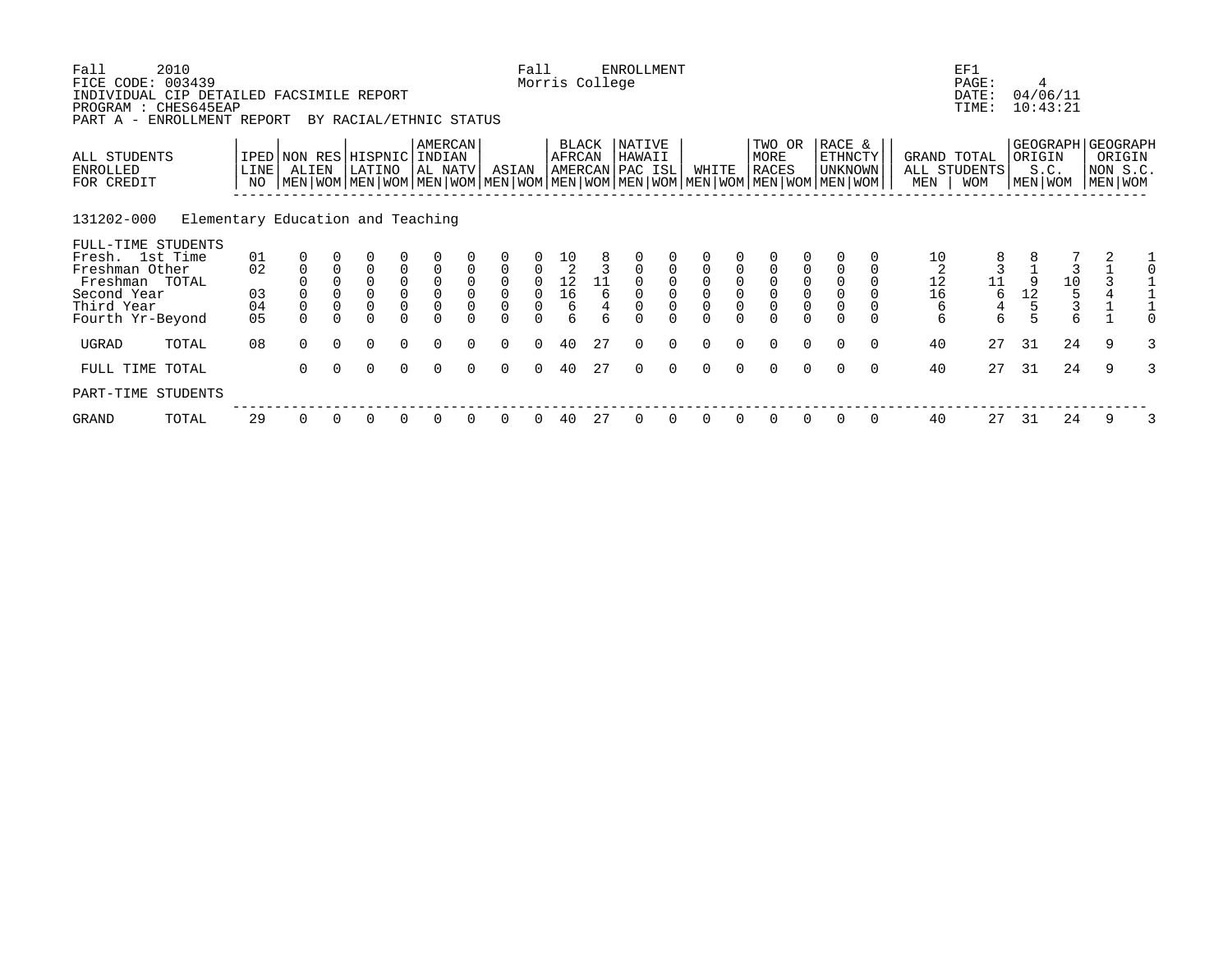| Fall<br>FICE CODE: 003439<br>INDIVIDUAL CIP DETAILED FACSIMILE REPORT<br>PROGRAM : CHES645EAP<br>PART A -                  | 2010<br>ENROLLMENT REPORT              |                                        |                                      |                                  | BY RACIAL/ETHNIC STATUS                                              |                    |                                           |                         |                                                        | Fall<br>Morris College |                         |                                                                    | <b>ENROLLMENT</b>                   |          |                       |                    |                                                                                                                                               |                                                               |                                                                      |                           |                    | EF1<br>PAGE:<br>DATE:<br>TIME:    |                | 5<br>04/06/11<br>10:43:21                                          |                      |                    |
|----------------------------------------------------------------------------------------------------------------------------|----------------------------------------|----------------------------------------|--------------------------------------|----------------------------------|----------------------------------------------------------------------|--------------------|-------------------------------------------|-------------------------|--------------------------------------------------------|------------------------|-------------------------|--------------------------------------------------------------------|-------------------------------------|----------|-----------------------|--------------------|-----------------------------------------------------------------------------------------------------------------------------------------------|---------------------------------------------------------------|----------------------------------------------------------------------|---------------------------|--------------------|-----------------------------------|----------------|--------------------------------------------------------------------|----------------------|--------------------|
| ALL STUDENTS<br><b>ENROLLED</b><br>FOR CREDIT                                                                              |                                        | LINE<br>NO                             | IPED NON RES HISPNIC INDIAN<br>ALIEN |                                  | LATINO                                                               |                    | AMERCAN<br>AL NATV                        |                         | ASIAN                                                  |                        | BLACK<br>AFRCAN         |                                                                    | NATIVE<br>HAWAII<br>AMERCAN PAC ISL |          | WHITE                 |                    | TWO OR<br>MORE<br><b>RACES</b><br>  MEN   WOM   MEN   WOM   MEN   WOM   MEN   WOM   MEN   WOM   MEN   WOM   MEN   WOM   MEN   WOM   MEN   WOM |                                                               | RACE &<br>ETHNCTY<br><b>UNKNOWN</b>                                  |                           | GRAND TOTAL<br>MEN | ALL STUDENTS<br><b>WOM</b>        | ORIGIN         | GEOGRAPH GEOGRAPH<br>S.C.<br>  MEN   WOM                           | MEN WOM              | ORIGIN<br>NON S.C. |
| 131210-000                                                                                                                 | Early Childhood Education and Teaching |                                        |                                      |                                  |                                                                      |                    |                                           |                         |                                                        |                        |                         |                                                                    |                                     |          |                       |                    |                                                                                                                                               |                                                               |                                                                      |                           |                    |                                   |                |                                                                    |                      |                    |
| FULL-TIME STUDENTS<br>Fresh. 1st Time<br>Freshman Other<br>Freshman TOTAL<br>Second Year<br>Third Year<br>Fourth Yr-Beyond |                                        | 01<br>02<br>03<br>04<br>0 <sub>5</sub> | $\Omega$<br>$\Omega$<br>$\Omega$     | $\Omega$<br>$\Omega$<br>$\Omega$ | $\Omega$<br>$\overline{0}$<br>$\overline{0}$<br>$\Omega$<br>$\Omega$ | 0<br>0<br>$\Omega$ | $\mathbf 0$<br>$\overline{0}$<br>$\Omega$ | $\Omega$<br>$\mathbf 0$ | $\overline{0}$<br>$\mathbf 0$<br>$\mathsf 0$<br>$\cap$ | $\cap$                 | $\frac{4}{2}$<br>$\cap$ | 15<br>$\begin{array}{c} 21 \\ 19 \end{array}$<br>9<br>$\mathbf{z}$ | $\Omega$<br>$\cap$                  | $\cap$   | $\mathbf 0$<br>$\cap$ | $\Omega$<br>$\cap$ | 0<br>$\overline{0}$<br>$\overline{0}$<br>$\cap$                                                                                               | $\begin{smallmatrix} 0\\0 \end{smallmatrix}$<br>0<br>$\Omega$ | $\mathbf 0$<br>$\mathbf 0$<br>$\mathbf 0$<br>$\mathbf 0$<br>$\Omega$ | $\Omega$<br>0<br>$\Omega$ | $\Omega$           | 15<br>6<br>$^{21}_{19}$<br>9<br>3 |                | 14<br>$\begin{array}{c} 18 \\ 16 \\ 8 \end{array}$<br>$\mathbf{3}$ | $\Omega$<br>$\Omega$ |                    |
| <b>UGRAD</b>                                                                                                               | TOTAL                                  | 08                                     | $\Omega$                             | $\Omega$                         | $\Omega$                                                             | $\Omega$           | $\Omega$                                  |                         | $\Omega$                                               |                        |                         | 52                                                                 | $\Omega$                            | $\Omega$ |                       |                    | $\Omega$                                                                                                                                      | $\Omega$                                                      | $\Omega$                                                             | $\Omega$                  | 7                  | 52                                | $\overline{4}$ | 45                                                                 | 3                    |                    |
| FULL TIME TOTAL                                                                                                            |                                        |                                        | $\Omega$                             | $\Omega$                         | $\Omega$                                                             | $\Omega$           | $\Omega$                                  | $\cap$                  | $\Omega$                                               | $\Omega$               |                         | 52                                                                 | $\Omega$                            | $\cap$   | $\cap$                |                    | $\Omega$                                                                                                                                      | $\Omega$                                                      | $\Omega$                                                             | $\Omega$                  | 7                  | 52                                | 4              | 45                                                                 | 3                    |                    |
| PART-TIME STUDENTS<br>Third Year                                                                                           |                                        | 18                                     | $\Omega$                             | $\Omega$                         | $\Omega$                                                             | $\Omega$           | $\Omega$                                  |                         | $\Omega$                                               | $\cap$                 | $\Omega$                |                                                                    | ∩                                   |          | $\Omega$              |                    | $\Omega$                                                                                                                                      | $\Omega$                                                      | $\cap$                                                               | $\Omega$                  | $\mathbf 0$        |                                   | $\Omega$       | $\mathbf{1}$                                                       | $\Omega$             | O                  |
| <b>UGRAD</b>                                                                                                               | TOTAL                                  | 22                                     | $\Omega$                             | $\Omega$                         | $\Omega$                                                             | $\Omega$           | $\Omega$                                  |                         | $\Omega$                                               |                        |                         |                                                                    |                                     |          |                       |                    | $\Omega$                                                                                                                                      | $\Omega$                                                      |                                                                      | $\Omega$                  | $\mathbf 0$        |                                   | $\Omega$       | $\mathbf{1}$                                                       | $\Omega$             |                    |
| PART TIME                                                                                                                  | TOTAL                                  |                                        | ∩                                    |                                  | O                                                                    | 0                  |                                           |                         |                                                        |                        |                         |                                                                    |                                     |          |                       |                    |                                                                                                                                               |                                                               |                                                                      | $\Omega$                  | 0                  |                                   |                |                                                                    |                      |                    |
|                                                                                                                            |                                        |                                        |                                      |                                  |                                                                      |                    |                                           |                         |                                                        |                        |                         |                                                                    |                                     |          |                       |                    |                                                                                                                                               |                                                               |                                                                      |                           |                    |                                   |                |                                                                    |                      |                    |

GRAND TOTAL 29 0 0 0 0 0 0 0 0 7 53 0 0 0 0 0 0 0 0 7 53 4 46 3 7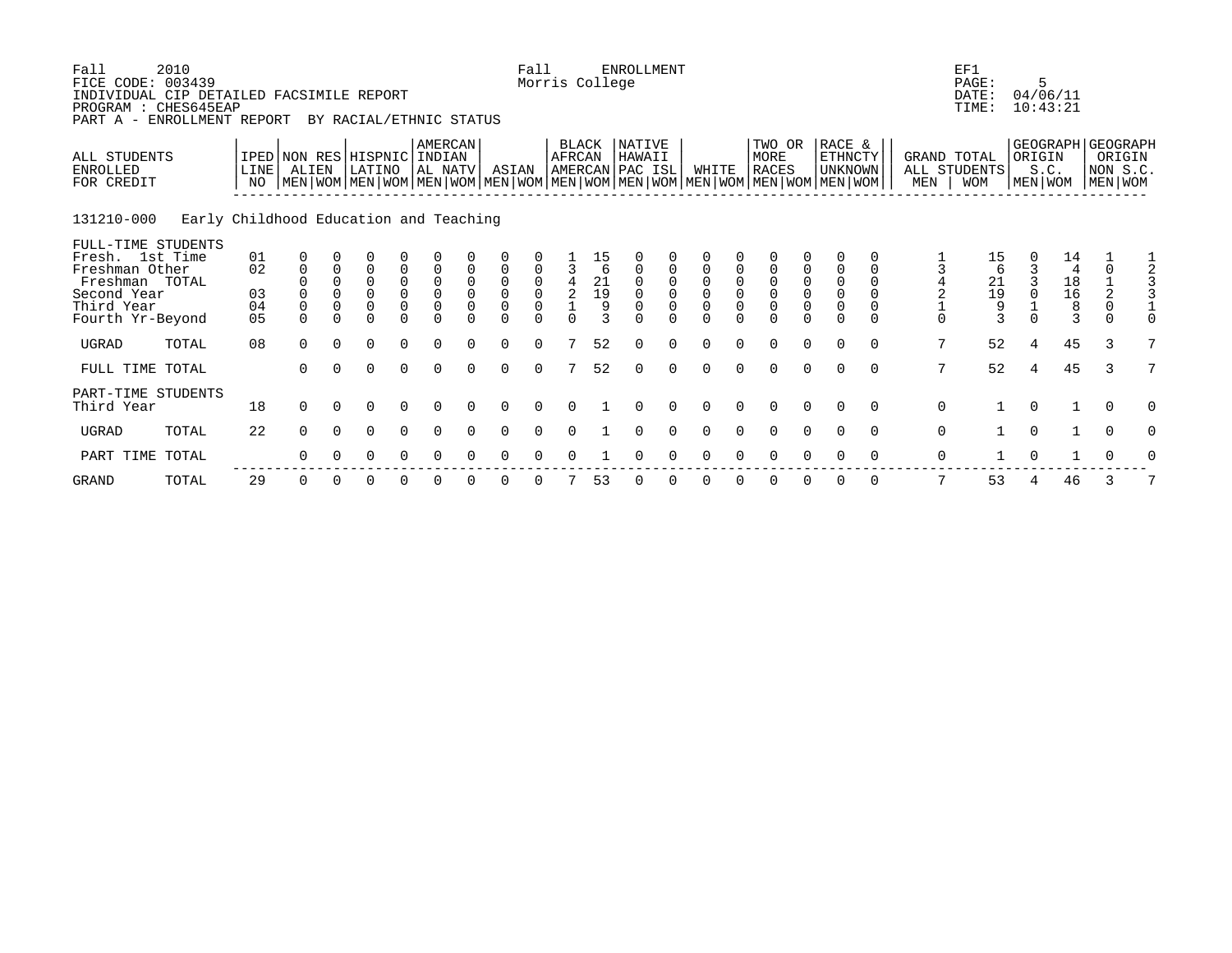| Fall<br>FICE CODE: 003439<br>INDIVIDUAL CIP DETAILED FACSIMILE REPORT<br>PROGRAM : CHES645EAP<br>PART A - ENROLLMENT REPORT | 2010                                    |              |                                      |              | BY RACIAL/ETHNIC STATUS         |                                           |                                           |                     |                                           | Fall                                           | Morris College                              |                | <b>ENROLLMENT</b>                         |                                                |                                           |                |                                                                                                                                        |          |                                     |          |                    | EF1<br>PAGE:<br>DATE:<br>TIME: |              | 6<br>04/06/11<br>10:43:21 |                                                    |
|-----------------------------------------------------------------------------------------------------------------------------|-----------------------------------------|--------------|--------------------------------------|--------------|---------------------------------|-------------------------------------------|-------------------------------------------|---------------------|-------------------------------------------|------------------------------------------------|---------------------------------------------|----------------|-------------------------------------------|------------------------------------------------|-------------------------------------------|----------------|----------------------------------------------------------------------------------------------------------------------------------------|----------|-------------------------------------|----------|--------------------|--------------------------------|--------------|---------------------------|----------------------------------------------------|
| ALL STUDENTS<br>ENROLLED<br>FOR CREDIT                                                                                      |                                         | LINE  <br>NO | IPED NON RES HISPNIC INDIAN<br>ALIEN |              | LATINO                          |                                           | AMERCAN<br>AL NATV                        |                     | ASIAN                                     |                                                | BLACK<br>AFRCAN                             |                | NATIVE<br>HAWAII<br>AMERCAN PAC ISL       |                                                | WHITE                                     |                | TWO OR<br>MORE<br>RACES<br>  MEN   WOM   MEN   WOM   MEN   WOM   MEN   WOM   MEN   WOM   MEN   WOM   MEN   WOM   MEN   WOM   MEN   WOM |          | RACE &<br><b>ETHNCTY</b><br>UNKNOWN |          | GRAND TOTAL<br>MEN | ALL STUDENTS<br><b>WOM</b>     | ORIGIN       | S.C.<br>  MEN   WOM       | GEOGRAPH GEOGRAPH<br>ORIGIN<br>NON S.C.<br>MEN WOM |
| 131305-000                                                                                                                  | English/Language Arts Teacher Education |              |                                      |              |                                 |                                           |                                           |                     |                                           |                                                |                                             |                |                                           |                                                |                                           |                |                                                                                                                                        |          |                                     |          |                    |                                |              |                           |                                                    |
| FULL-TIME STUDENTS<br>Fresh. 1st Time<br>Freshman TOTAL                                                                     |                                         | 01           |                                      |              | $\overline{0}$                  | $\begin{matrix} 0 \\ 0 \\ 0 \end{matrix}$ | $\begin{matrix} 0 \\ 0 \\ 0 \end{matrix}$ | $\ddot{\mathbf{0}}$ | $\begin{matrix} 0 \\ 0 \\ 0 \end{matrix}$ |                                                |                                             | $\overline{0}$ | $\begin{matrix} 0 \\ 0 \\ 0 \end{matrix}$ |                                                | $\begin{matrix} 0 \\ 0 \\ 0 \end{matrix}$ |                |                                                                                                                                        |          |                                     |          |                    |                                |              |                           |                                                    |
| Third Year<br>Fourth Yr-Beyond                                                                                              |                                         | 04<br>05     |                                      | $\mathsf{O}$ | $\mathsf{O}\xspace$<br>$\Omega$ |                                           |                                           | $\mathbf{0}$        | $\Omega$                                  | $\begin{matrix} 0 \\ 0 \\ 0 \\ 0 \end{matrix}$ | $\begin{matrix}\n1 \\ 0 \\ 0\n\end{matrix}$ |                |                                           | $\begin{matrix} 0 \\ 0 \\ 0 \\ 0 \end{matrix}$ |                                           | $\overline{0}$ | $\overline{0}$<br>0                                                                                                                    |          |                                     |          |                    | $\frac{0}{1}$                  |              |                           | 0                                                  |
| UGRAD                                                                                                                       | TOTAL                                   | 08           | $\Omega$                             | $\Omega$     | $\Omega$                        | $\Omega$                                  | $\Omega$                                  |                     | $\Omega$                                  | $\Omega$                                       |                                             |                | $\Omega$                                  | $\Omega$                                       | $\Omega$                                  |                |                                                                                                                                        |          |                                     | $\Omega$ |                    | $2^{\circ}$                    |              | 2                         | $\Omega$<br>$\Omega$                               |
| FULL TIME                                                                                                                   | TOTAL                                   |              | $\Omega$                             | $\Omega$     | $\Omega$                        | $\Omega$                                  | $\Omega$                                  | $\Omega$            | $\Omega$                                  | $\Omega$                                       |                                             | $2^{1}$        | $\Omega$                                  | $\Omega$                                       | $\Omega$                                  | $\cap$         | $\Omega$                                                                                                                               | $\Omega$ | $\Omega$                            | $\Omega$ | $\mathbf{1}$       | $\overline{a}$                 | $\mathbf{1}$ | $\overline{2}$            | $\Omega$<br>$\Omega$                               |
| PART-TIME STUDENTS                                                                                                          |                                         |              |                                      |              |                                 |                                           |                                           |                     |                                           |                                                |                                             |                |                                           |                                                |                                           |                |                                                                                                                                        |          |                                     |          |                    |                                |              |                           |                                                    |
| GRAND                                                                                                                       | TOTAL                                   | 29           |                                      |              |                                 | $\Omega$                                  | 0                                         |                     | 0                                         |                                                |                                             |                |                                           | 0                                              |                                           |                | $\Omega$                                                                                                                               |          |                                     | $\Omega$ |                    |                                |              | 2                         | 0                                                  |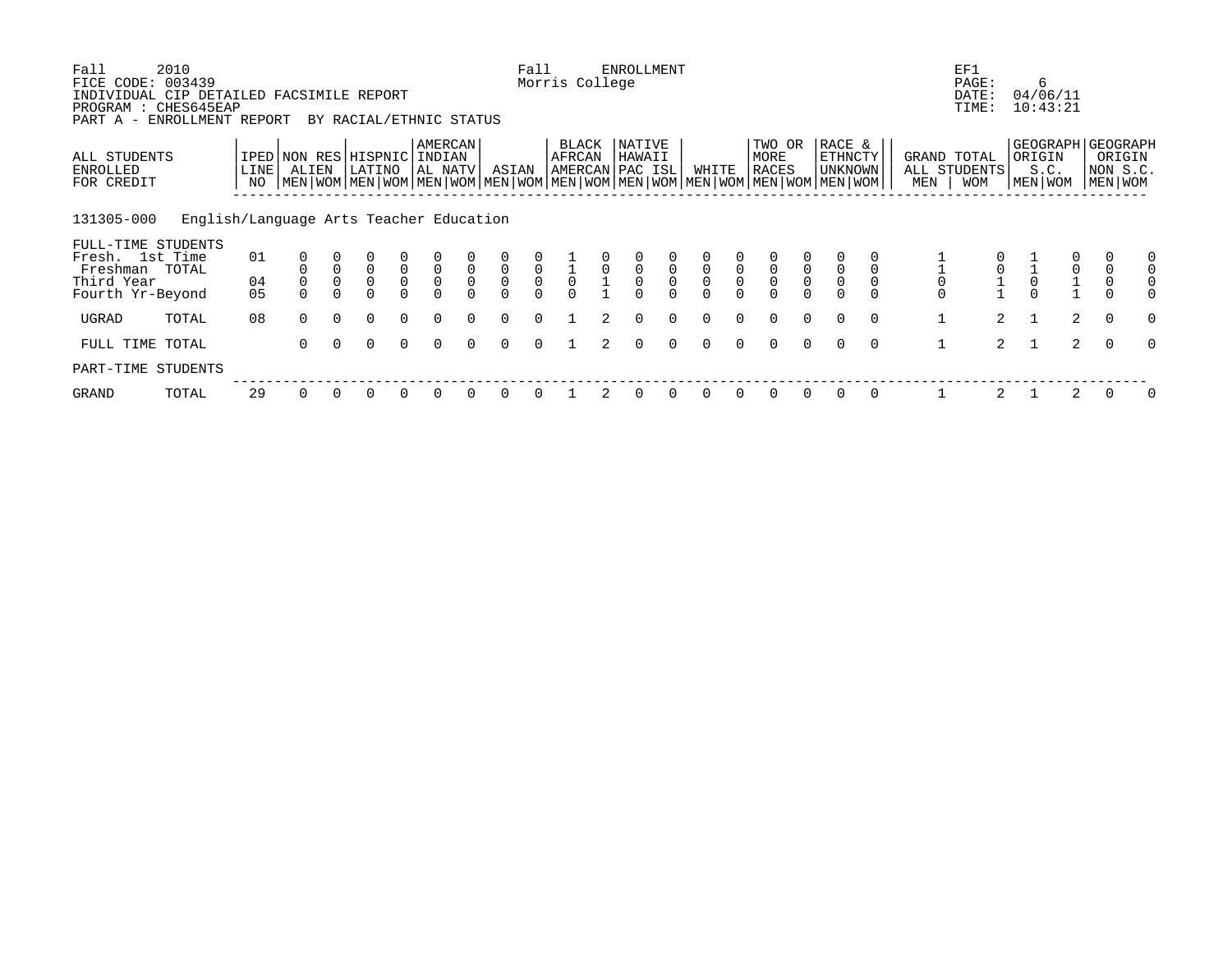| Fall<br>FICE CODE:<br>INDIVIDUAL CIP DETAILED FACSIMILE REPORT<br>PROGRAM : CHES645EAP<br>PART A - ENROLLMENT REPORT | 2010<br>003439                |              |          |              | BY RACIAL/ETHNIC STATUS                                                                                                                              |                     |                                           |                     |                            | Fall                                           | Morris College  |             | <b>ENROLLMENT</b>                   |                     |                |              |                                      |          |                              |          |                    | EF1<br>PAGE:<br>DATE:<br>TIME:   | 7                   | 04/06/11<br>10:43:21                      |                                                      |
|----------------------------------------------------------------------------------------------------------------------|-------------------------------|--------------|----------|--------------|------------------------------------------------------------------------------------------------------------------------------------------------------|---------------------|-------------------------------------------|---------------------|----------------------------|------------------------------------------------|-----------------|-------------|-------------------------------------|---------------------|----------------|--------------|--------------------------------------|----------|------------------------------|----------|--------------------|----------------------------------|---------------------|-------------------------------------------|------------------------------------------------------|
| ALL STUDENTS<br>ENROLLED<br>FOR CREDIT                                                                               |                               | LINE  <br>NO | ALIEN    |              | IPED NON RES HISPNIC INDIAN<br>LATINO<br>  MEN   WOM   MEN   WOM   MEN   WOM   MEN   WOM   MEN   WOM   MEN   WOM   MEN   WOM   MEN   WOM   MEN   WOM |                     | AMERCAN<br>AL NATV                        |                     | ASIAN                      |                                                | BLACK<br>AFRCAN |             | NATIVE<br>HAWAII<br>AMERCAN PAC ISL |                     | WHITE          |              | TWO OR<br>MORE<br>RACES              |          | RACE &<br>ETHNCTY<br>UNKNOWN |          | GRAND TOTAL<br>MEN | ALL STUDENTS<br><b>WOM</b>       | ORIGIN<br>MEN   WOM | S.C.                                      | GEOGRAPH GEOGRAPH<br>ORIGIN<br>NON S.C.<br>MEN   WOM |
| 131311-000                                                                                                           | Mathematics Teacher Education |              |          |              |                                                                                                                                                      |                     |                                           |                     |                            |                                                |                 |             |                                     |                     |                |              |                                      |          |                              |          |                    |                                  |                     |                                           |                                                      |
| FULL-TIME STUDENTS<br>Freshman Other<br>Freshman TOTAL                                                               |                               | 02           |          | $\mathsf{O}$ | $\mathsf 0$                                                                                                                                          |                     | $\begin{matrix} 0 \\ 0 \\ 0 \end{matrix}$ | $\mathsf{O}\xspace$ | $\overline{0}$             |                                                |                 | $\mathbf 0$ | $\mathsf 0$                         |                     |                | $\mathsf{O}$ |                                      |          |                              |          |                    |                                  |                     | $\begin{matrix} 0 \\ 0 \\ 0 \end{matrix}$ | $\mathsf{O}$                                         |
| Second Year<br>Fourth Yr-Beyond                                                                                      |                               | 03<br>05     |          | $\mathbf 0$  | $\mathbf 0$<br>$\Omega$                                                                                                                              | $\overline{0}$<br>0 |                                           | $\mathbf 0$         | $\overline{0}$<br>$\Omega$ | $\begin{matrix} 0 \\ 0 \\ 0 \\ 0 \end{matrix}$ |                 | $\mathbf 0$ | $\overline{0}$                      | $\overline{0}$<br>0 | $\overline{0}$ | $\mathbf 0$  | $\begin{matrix} 0 \\ 0 \end{matrix}$ |          |                              |          |                    | $\overline{0}$<br>$\overline{0}$ |                     |                                           | $\mathsf{O}$                                         |
| UGRAD                                                                                                                | TOTAL                         | 08           | $\Omega$ | $\Omega$     | $\Omega$                                                                                                                                             | $\Omega$            | $\Omega$                                  |                     | $\Omega$                   |                                                |                 |             |                                     |                     |                |              | $\Omega$                             | $\Omega$ | $\Omega$                     | $\Omega$ | 2                  |                                  | 2                   |                                           | $\mathbf 0$<br>O                                     |
| FULL TIME TOTAL                                                                                                      |                               |              | $\Omega$ | $\Omega$     | $\Omega$                                                                                                                                             | $\Omega$            | $\Omega$                                  | $\Omega$            | $\Omega$                   | $\Omega$                                       | 2               |             | $\Omega$                            | $\Omega$            | $\Omega$       | $\Omega$     | $\Omega$                             | $\Omega$ | $\Omega$                     | $\Omega$ | 2                  | 1                                | 2                   | $\mathbf{1}$                              | $\Omega$<br>$\Omega$                                 |
| PART-TIME STUDENTS                                                                                                   |                               |              |          |              |                                                                                                                                                      |                     |                                           |                     |                            |                                                |                 |             |                                     |                     |                |              |                                      |          |                              |          |                    |                                  |                     |                                           |                                                      |
| GRAND                                                                                                                | TOTAL                         | 29           | $\Omega$ |              | 0                                                                                                                                                    | 0                   | 0                                         |                     | 0                          |                                                |                 |             |                                     |                     |                |              |                                      |          |                              |          | 2                  |                                  |                     |                                           | 0                                                    |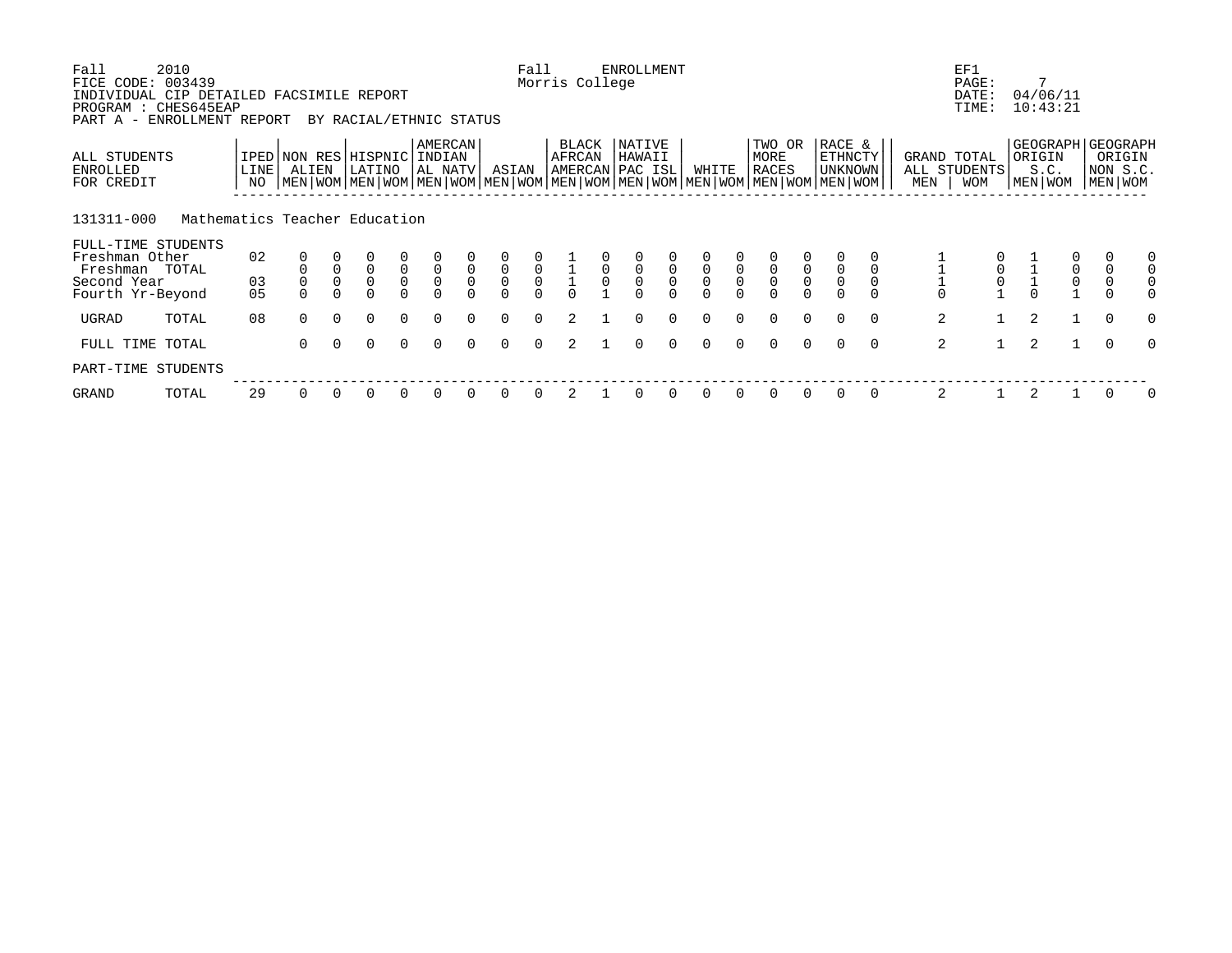| Fall<br>FICE CODE:                                                           | 2010<br>003439                   |                            |                |                  |                                |                                      |                                       |                          |                                      | Fall                                      | Morris College  |             | <b>ENROLLMENT</b>                    |                                            |                |                          |                                                                                                                                        |                                      |                                            |          |                    | EF1<br>PAGE:                         |   | 8                                              |              |                                                    |          |
|------------------------------------------------------------------------------|----------------------------------|----------------------------|----------------|------------------|--------------------------------|--------------------------------------|---------------------------------------|--------------------------|--------------------------------------|-------------------------------------------|-----------------|-------------|--------------------------------------|--------------------------------------------|----------------|--------------------------|----------------------------------------------------------------------------------------------------------------------------------------|--------------------------------------|--------------------------------------------|----------|--------------------|--------------------------------------|---|------------------------------------------------|--------------|----------------------------------------------------|----------|
| INDIVIDUAL CIP DETAILED FACSIMILE REPORT<br>PROGRAM : CHES645EAP<br>PART A - | ENROLLMENT REPORT                |                            |                |                  | BY RACIAL/ETHNIC STATUS        |                                      |                                       |                          |                                      |                                           |                 |             |                                      |                                            |                |                          |                                                                                                                                        |                                      |                                            |          |                    | DATE:<br>TIME:                       |   | 04/06/11<br>10:43:21                           |              |                                                    |          |
| ALL STUDENTS<br>ENROLLED<br>FOR CREDIT                                       |                                  | LINE <sup>[</sup><br>NO    | ALIEN          |                  | IPED NON RES HISPNIC<br>LATINO |                                      | <b>AMERCAN</b><br>INDIAN<br>  AL NATV |                          | ASIAN                                |                                           | BLACK<br>AFRCAN |             | NATIVE<br>HAWAII<br> AMERCAN PAC ISL |                                            | WHITE          |                          | TWO OR<br>MORE<br>RACES<br>  MEN   WOM   MEN   WOM   MEN   WOM   MEN   WOM   MEN   WOM   MEN   WOM   MEN   WOM   MEN   WOM   MEN   WOM |                                      | RACE &<br><b>ETHNCTY</b><br><b>UNKNOWN</b> |          | GRAND TOTAL<br>MEN | ALL STUDENTS<br><b>WOM</b>           |   | ORIGIN<br>S.C.<br>MEN WOM                      |              | GEOGRAPH GEOGRAPH<br>ORIGIN<br>NON S.C.<br>MEN WOM |          |
| 131318-000                                                                   | Social Studies Teacher Education |                            |                |                  |                                |                                      |                                       |                          |                                      |                                           |                 |             |                                      |                                            |                |                          |                                                                                                                                        |                                      |                                            |          |                    |                                      |   |                                                |              |                                                    |          |
| FULL-TIME STUDENTS<br>Fresh. 1st Time<br>Freshman TOTAL                      |                                  | 01                         |                | $\mathbf 0$      | $\overline{0}$                 | $\overline{0}$                       | $\mathsf 0$                           | $\mathbf 0$              | $\mathsf 0$                          |                                           |                 |             |                                      |                                            |                |                          | 0                                                                                                                                      | 0                                    |                                            |          |                    |                                      |   | $\frac{2}{2}$                                  |              | $\mathbf 0$                                        |          |
| Second Year<br>Third Year<br>Fourth Yr-Beyond                                |                                  | 03<br>04<br>0 <sub>5</sub> | $\overline{0}$ | $\mathsf 0$<br>0 | $\mathsf 0$<br>$\overline{0}$  | $\begin{matrix} 0 \\ 0 \end{matrix}$ | $\overline{0}$                        | $\mathsf{O}\xspace$<br>0 | $\begin{matrix} 0 \\ 0 \end{matrix}$ | $\begin{matrix} 0 \\ 0 \\ 0 \end{matrix}$ | $\overline{0}$  | $\mathsf 0$ | $_0^0$                               | $\begin{smallmatrix}0\\0\end{smallmatrix}$ | $\overline{0}$ | $\mathsf{O}\xspace$<br>0 | $\overline{0}$                                                                                                                         | $\begin{matrix} 0 \\ 0 \end{matrix}$ | $\mathsf{O}$<br>$\mathsf{O}\xspace$        |          |                    | $\begin{matrix} 0 \\ 0 \end{matrix}$ |   | $\begin{matrix} 0 \\ 0 \\ 1 \\ 0 \end{matrix}$ |              | $\frac{1}{0}$                                      |          |
| UGRAD                                                                        | TOTAL                            | 08                         | $\Omega$       | $\Omega$         | $\Omega$                       | $\Omega$                             | $\Omega$                              | $\Omega$                 | $\Omega$                             | $\cap$                                    | 4               |             | $\Omega$                             | $\Omega$                                   | $\Omega$       | 0                        | $\Omega$                                                                                                                               | $\Omega$                             | $\Omega$                                   | $\Omega$ | $\overline{4}$     |                                      |   | 2                                              | $\mathbf{1}$ | 2                                                  | $\Omega$ |
| FULL TIME TOTAL                                                              |                                  |                            | $\Omega$       | $\Omega$         | $\Omega$                       | $\Omega$                             | $\Omega$                              |                          | $\Omega$                             | $\cap$                                    | 4               |             | $\cap$                               | $\Omega$                                   | $\cap$         | $\Omega$                 | $\Omega$                                                                                                                               | $\Omega$                             | $\Omega$                                   | $\Omega$ | $\overline{4}$     | $\mathbf{1}$                         |   | 2<br>$\mathbf{1}$                              |              | $\mathcal{L}$                                      | $\Omega$ |
| PART-TIME STUDENTS                                                           |                                  |                            |                |                  |                                |                                      |                                       |                          |                                      |                                           |                 |             |                                      |                                            |                |                          |                                                                                                                                        |                                      |                                            |          |                    |                                      |   |                                                |              |                                                    |          |
| GRAND                                                                        | TOTAL                            | 29                         | 0              |                  | 0                              |                                      |                                       |                          | <sup>0</sup>                         |                                           |                 |             |                                      |                                            |                |                          | $\Omega$                                                                                                                               | $\Omega$                             | 0                                          | 0        | 4                  |                                      | 2 |                                                |              |                                                    | 0        |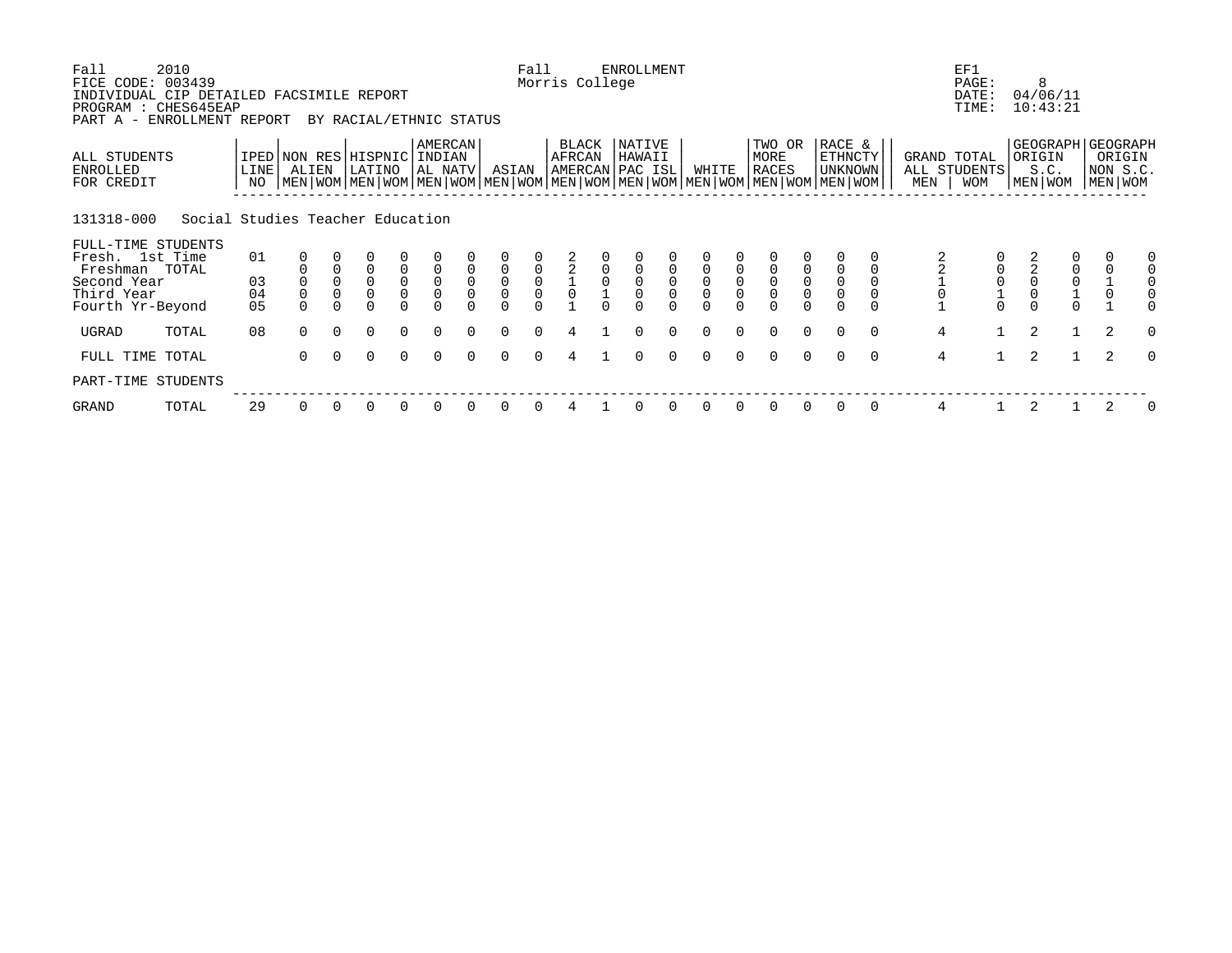| Fall<br>FICE CODE: 003439                                                                      | 2010                                     |            |                |          |                                                                                                                                                      |                                      |                                            |                |                                            | Fall           | Morris College                      | <b>ENROLLMENT</b> |          |              |          |                                |          |                                     |          |                     | EF1<br>PAGE:                       |                | 9                         |                    |                                                    |   |
|------------------------------------------------------------------------------------------------|------------------------------------------|------------|----------------|----------|------------------------------------------------------------------------------------------------------------------------------------------------------|--------------------------------------|--------------------------------------------|----------------|--------------------------------------------|----------------|-------------------------------------|-------------------|----------|--------------|----------|--------------------------------|----------|-------------------------------------|----------|---------------------|------------------------------------|----------------|---------------------------|--------------------|----------------------------------------------------|---|
| INDIVIDUAL CIP DETAILED FACSIMILE REPORT<br>PROGRAM : CHES645EAP<br>PART A - ENROLLMENT REPORT |                                          |            |                |          | BY RACIAL/ETHNIC STATUS                                                                                                                              |                                      |                                            |                |                                            |                |                                     |                   |          |              |          |                                |          |                                     |          |                     | DATE:<br>TIME:                     |                | 04/06/11<br>10:43:21      |                    |                                                    |   |
| ALL STUDENTS<br>ENROLLED<br>FOR CREDIT                                                         |                                          | LINE<br>NO | ALIEN          |          | IPED NON RES HISPNIC INDIAN<br>LATINO<br>  MEN   WOM   MEN   WOM   MEN   WOM   MEN   WOM   MEN   WOM   MEN   WOM   MEN   WOM   MEN   WOM   MEN   WOM |                                      | <b>AMERCAN</b><br>AL NATV                  |                | ASIAN                                      |                | BLACK<br>AFRCAN<br> AMERCAN PAC ISL | NATIVE<br>HAWAII  |          | WHITE        |          | TWO OR<br>MORE<br><b>RACES</b> |          | RACE &<br>ETHNCTY<br><b>UNKNOWN</b> |          | MEN                 | GRAND TOTAL<br>ALL STUDENTS<br>WOM |                | ORIGIN<br>S.C.<br>MEN WOM |                    | GEOGRAPH GEOGRAPH<br>ORIGIN<br>NON S.C.<br>MEN WOM |   |
| 230101-000                                                                                     | English Language and Literature, General |            |                |          |                                                                                                                                                      |                                      |                                            |                |                                            |                |                                     |                   |          |              |          |                                |          |                                     |          |                     |                                    |                |                           |                    |                                                    |   |
| FULL-TIME STUDENTS<br>Fresh. 1st Time                                                          |                                          | 01         |                |          |                                                                                                                                                      |                                      |                                            |                |                                            |                |                                     |                   |          |              |          |                                |          |                                     |          |                     |                                    |                |                           |                    |                                                    |   |
| Freshman Other                                                                                 |                                          | 02         |                |          | $\Omega$                                                                                                                                             |                                      |                                            |                |                                            |                |                                     |                   |          |              |          |                                |          |                                     |          |                     |                                    |                |                           |                    |                                                    |   |
| Freshman TOTAL                                                                                 |                                          |            |                |          | $\Omega$                                                                                                                                             | $\begin{matrix} 0 \\ 0 \end{matrix}$ | $\begin{smallmatrix}0\\0\end{smallmatrix}$ | $\mathsf{O}$   | $\begin{smallmatrix}0\\0\end{smallmatrix}$ | $\overline{0}$ |                                     |                   |          |              |          | $\mathsf{O}\xspace$            |          |                                     |          |                     |                                    |                |                           |                    | $\mathbf 0$                                        |   |
| Second Year                                                                                    |                                          | 03         |                |          | $\Omega$                                                                                                                                             |                                      |                                            | $\overline{0}$ |                                            |                |                                     |                   |          |              |          | $\overline{0}$                 |          | $\overline{0}$                      |          |                     |                                    |                |                           |                    | $\mathsf{O}\xspace$                                |   |
| Third Year<br>Fourth Yr-Beyond                                                                 |                                          | 04<br>05   | $\overline{0}$ |          |                                                                                                                                                      |                                      | 0                                          |                |                                            |                |                                     |                   |          |              |          | $\overline{0}$                 | 0        | $\overline{0}$                      |          | $\frac{1}{2}$ 0 0 2 |                                    | $\overline{2}$ |                           | $\frac{1}{2}$<br>3 | $\mathbf 0$                                        |   |
|                                                                                                |                                          |            |                |          |                                                                                                                                                      |                                      |                                            |                |                                            |                |                                     |                   |          |              |          |                                |          |                                     |          |                     |                                    |                |                           |                    |                                                    |   |
| UGRAD                                                                                          | TOTAL                                    | 08         | $\Omega$       | $\Omega$ | $\Omega$                                                                                                                                             | $\Omega$                             | $\Omega$                                   | $\Omega$       | $\Omega$                                   |                |                                     | $\Omega$          | $\Omega$ | $\cap$       | $\Omega$ | $\Omega$                       | $\Omega$ | $\Omega$                            | $\Omega$ | $\overline{4}$      | 7                                  | 4              |                           | 7                  | $\overline{0}$                                     |   |
| FULL TIME TOTAL                                                                                |                                          |            | $\Omega$       | $\Omega$ | $\Omega$                                                                                                                                             | $\Omega$                             | $\Omega$                                   |                | $\Omega$                                   |                |                                     | ∩                 | $\Omega$ | <sup>n</sup> |          | $\Omega$                       | $\Omega$ |                                     | $\Omega$ | $\overline{4}$      | 7                                  | 4              |                           | 7                  | $\Omega$                                           | O |
| PART-TIME STUDENTS                                                                             |                                          |            |                |          |                                                                                                                                                      |                                      |                                            |                |                                            |                |                                     |                   |          |              |          |                                |          |                                     |          |                     |                                    |                |                           |                    |                                                    |   |
| GRAND                                                                                          | TOTAL                                    | 29         | 0              |          | 0                                                                                                                                                    |                                      |                                            |                |                                            |                |                                     |                   |          |              |          | 0                              |          |                                     | 0        | 4                   |                                    |                |                           |                    |                                                    |   |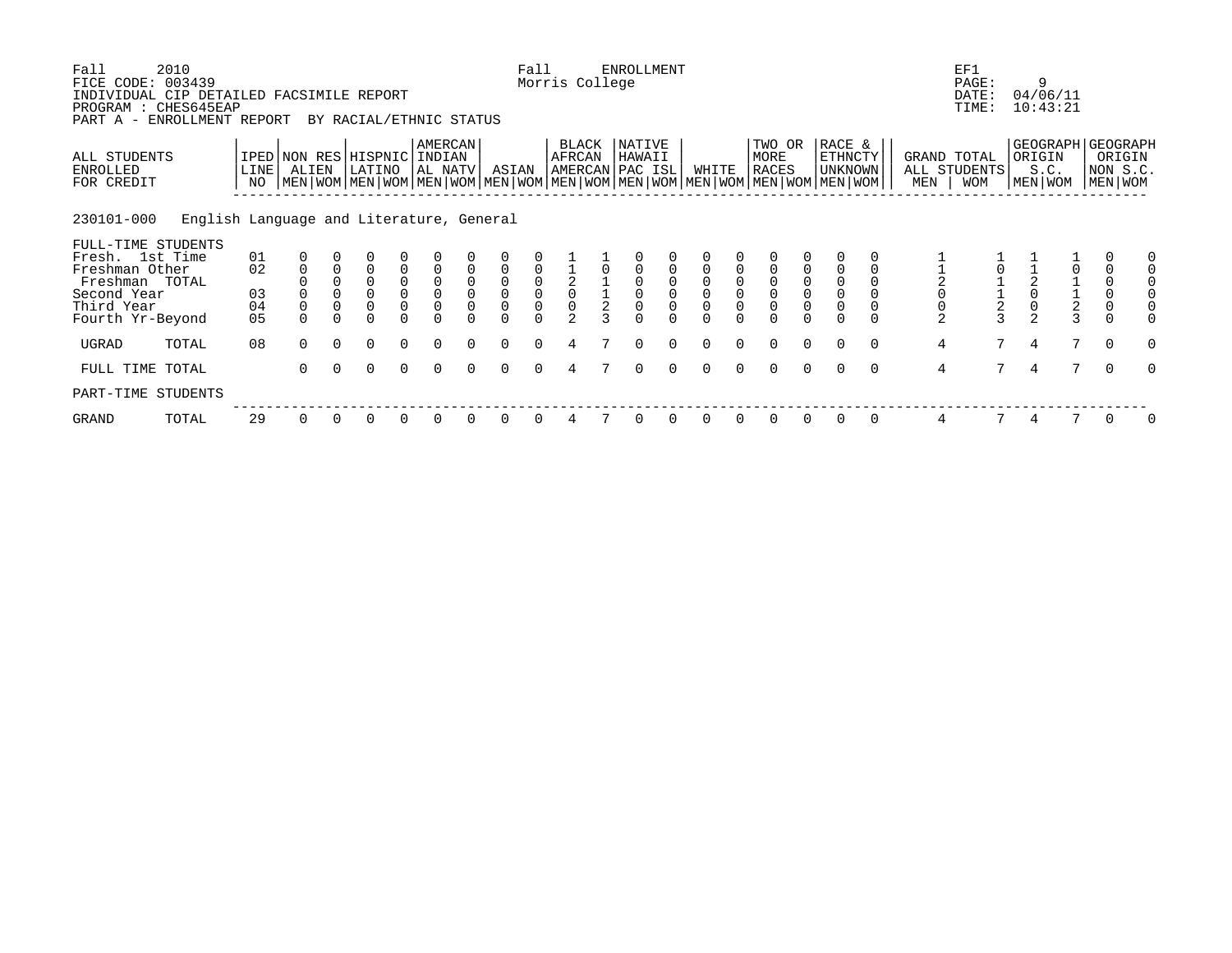| Fall<br>FICE CODE: 003439                                                    | 2010                                      |                            |                     |                            |                                |                                           |                                                        |                  |                                           | Fall          | Morris College  |   | <b>ENROLLMENT</b>                   |                |        |                          |                                                                                                                                               |                     |                                     |          |                    | EF1<br>PAGE:               | 10                                        |                |                                                    |   |
|------------------------------------------------------------------------------|-------------------------------------------|----------------------------|---------------------|----------------------------|--------------------------------|-------------------------------------------|--------------------------------------------------------|------------------|-------------------------------------------|---------------|-----------------|---|-------------------------------------|----------------|--------|--------------------------|-----------------------------------------------------------------------------------------------------------------------------------------------|---------------------|-------------------------------------|----------|--------------------|----------------------------|-------------------------------------------|----------------|----------------------------------------------------|---|
| INDIVIDUAL CIP DETAILED FACSIMILE REPORT<br>PROGRAM : CHES645EAP<br>PART A - | ENROLLMENT REPORT                         |                            |                     |                            | BY RACIAL/ETHNIC STATUS        |                                           |                                                        |                  |                                           |               |                 |   |                                     |                |        |                          |                                                                                                                                               |                     |                                     |          |                    | DATE:<br>TIME:             | 04/06/11<br>10:43:21                      |                |                                                    |   |
| ALL STUDENTS<br>ENROLLED<br>FOR CREDIT                                       |                                           | LINE  <br>NO               | ALIEN               |                            | IPED NON RES HISPNIC<br>LATINO |                                           | <b>AMERCAN</b><br>INDIAN<br>  AL NATV                  |                  | ASIAN                                     |               | BLACK<br>AFRCAN |   | NATIVE<br>HAWAII<br>AMERCAN PAC ISL |                | WHITE  |                          | TWO OR<br>MORE<br><b>RACES</b><br>  MEN   WOM   MEN   WOM   MEN   WOM   MEN   WOM   MEN   WOM   MEN   WOM   MEN   WOM   MEN   WOM   MEN   WOM |                     | RACE &<br>ETHNCTY<br><b>UNKNOWN</b> |          | GRAND TOTAL<br>MEN | ALL STUDENTS<br><b>WOM</b> | ORIGIN<br>S.C.<br>MEN   WOM               |                | GEOGRAPH GEOGRAPH<br>ORIGIN<br>NON S.C.<br>MEN WOM |   |
| 240101-000                                                                   | Liberal Arts and Sciences/Liberal Studies |                            |                     |                            |                                |                                           |                                                        |                  |                                           |               |                 |   |                                     |                |        |                          |                                                                                                                                               |                     |                                     |          |                    |                            |                                           |                |                                                    |   |
| FULL-TIME STUDENTS<br>Fresh. 1st Time<br>Freshman TOTAL                      |                                           | 01                         |                     |                            | $\mathbf 0$                    |                                           |                                                        |                  |                                           |               |                 | 2 |                                     |                |        |                          |                                                                                                                                               |                     |                                     |          |                    |                            |                                           |                |                                                    |   |
| Second Year<br>Third Year<br>Fourth Yr-Beyond                                |                                           | 03<br>04<br>0 <sub>5</sub> | $\mathsf{O}\xspace$ | $\mathsf 0$<br>$\mathbf 0$ | $\mathsf 0$<br>$\overline{0}$  | $\begin{matrix} 0 \\ 0 \\ 0 \end{matrix}$ | $\begin{matrix} 0 \\ 0 \end{matrix}$<br>$\overline{0}$ | $\mathsf 0$<br>0 | $\begin{matrix} 0 \\ 0 \\ 0 \end{matrix}$ | $0$<br>0<br>0 |                 |   | $\mathsf 0$<br>$\Omega$             | $\overline{0}$ |        | $\mathsf{O}\xspace$<br>0 | $\overline{0}$                                                                                                                                | $\overline{0}$<br>0 | $\overline{0}$                      |          |                    |                            | $\begin{matrix} 2 \\ 0 \\ 0 \end{matrix}$ | $\Omega$       | $\begin{matrix} 1 \\ 1 \\ 0 \end{matrix}$          |   |
| UGRAD                                                                        | TOTAL                                     | 08                         | $\Omega$            | $\Omega$                   | $\Omega$                       | $\Omega$                                  | $\Omega$                                               | $\Omega$         | $\Omega$                                  | $\Omega$      | 3               |   | $\Omega$                            | $\Omega$       |        |                          | $\Omega$                                                                                                                                      | $\Omega$            | $\Omega$                            | $\Omega$ | $\mathbf{3}$       | 4                          |                                           | $\overline{a}$ | 2                                                  | 2 |
| FULL TIME TOTAL                                                              |                                           |                            | $\Omega$            | $\Omega$                   | $\Omega$                       | $\Omega$                                  | $\Omega$                                               |                  | $\Omega$                                  | $\cap$        |                 |   | $\cap$                              | $\Omega$       | $\cap$ | $\cap$                   | $\Omega$                                                                                                                                      | $\Omega$            | $\Omega$                            | $\Omega$ | $\overline{3}$     | $\overline{4}$             |                                           | $\overline{2}$ | 2                                                  |   |
| PART-TIME STUDENTS                                                           |                                           |                            |                     |                            |                                |                                           |                                                        |                  |                                           |               |                 |   |                                     |                |        |                          |                                                                                                                                               |                     |                                     |          |                    |                            |                                           |                |                                                    |   |
| GRAND                                                                        | TOTAL                                     | 29                         | 0                   |                            | 0                              |                                           |                                                        |                  | <sup>0</sup>                              |               |                 |   |                                     |                |        |                          | $\Omega$                                                                                                                                      | $\Omega$            | $\Omega$                            | 0        | 3                  | 4                          |                                           | 2              |                                                    | 2 |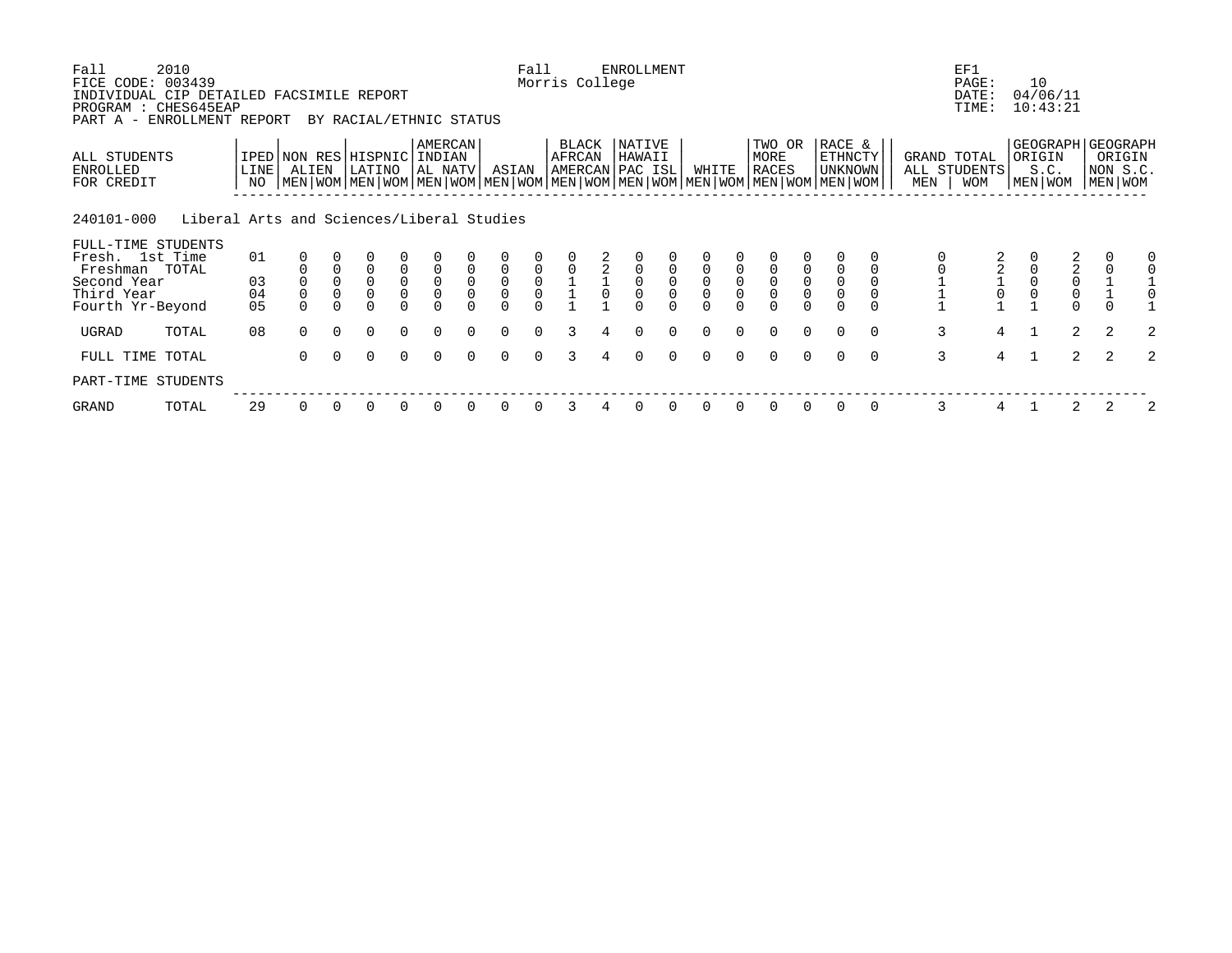| Fall<br>FICE CODE:                                                                             | 2010<br>003439                       |            |                                                                                                                                                     |          |                         |                                             |                           |             |                | Fall                                      |                | Morris College        | <b>ENROLLMENT</b>                    |          |          |          |                                                 |                                      |                                     |          |                                       | EF1<br>PAGE:                       | 11     |                                                     |          |                    |
|------------------------------------------------------------------------------------------------|--------------------------------------|------------|-----------------------------------------------------------------------------------------------------------------------------------------------------|----------|-------------------------|---------------------------------------------|---------------------------|-------------|----------------|-------------------------------------------|----------------|-----------------------|--------------------------------------|----------|----------|----------|-------------------------------------------------|--------------------------------------|-------------------------------------|----------|---------------------------------------|------------------------------------|--------|-----------------------------------------------------|----------|--------------------|
| INDIVIDUAL CIP DETAILED FACSIMILE REPORT<br>PROGRAM : CHES645EAP<br>PART A - ENROLLMENT REPORT |                                      |            |                                                                                                                                                     |          | BY RACIAL/ETHNIC STATUS |                                             |                           |             |                |                                           |                |                       |                                      |          |          |          |                                                 |                                      |                                     |          |                                       | DATE:<br>TIME:                     |        | 04/06/11<br>10:43:21                                |          |                    |
| ALL STUDENTS<br>ENROLLED<br>FOR CREDIT                                                         |                                      | LINE<br>NO | IPED NON RES HISPNIC INDIAN<br>ALIEN<br>  MEN   WOM   MEN   WOM   MEN   WOM   MEN   WOM   MEN   WOM   MEN   WOM   MEN   WOM   MEN   WOM   MEN   WOM |          | LATINO                  |                                             | <b>AMERCAN</b><br>AL NATV |             | ASIAN          |                                           | AFRCAN         | BLACK                 | NATIVE<br>HAWAII<br> AMERCAN PAC ISL |          | WHITE    |          | TWO OR<br>MORE<br><b>RACES</b>                  |                                      | RACE &<br>ETHNCTY<br><b>UNKNOWN</b> |          | MEN                                   | GRAND TOTAL<br>ALL STUDENTS<br>WOM | ORIGIN | GEOGRAPH GEOGRAPH<br>S.C.<br>MEN WOM                | MEN WOM  | ORIGIN<br>NON S.C. |
| 260101-000                                                                                     | Biology/Biological Sciences, General |            |                                                                                                                                                     |          |                         |                                             |                           |             |                |                                           |                |                       |                                      |          |          |          |                                                 |                                      |                                     |          |                                       |                                    |        |                                                     |          |                    |
| FULL-TIME STUDENTS                                                                             |                                      |            |                                                                                                                                                     |          |                         |                                             |                           |             |                |                                           |                |                       |                                      |          |          |          |                                                 |                                      |                                     |          |                                       |                                    |        |                                                     |          |                    |
| Fresh. 1st Time<br>Freshman Other                                                              |                                      | 01<br>02   |                                                                                                                                                     |          | $\Omega$                |                                             |                           |             |                |                                           |                | 40                    |                                      |          |          |          |                                                 |                                      |                                     |          |                                       | 40                                 |        | 37<br>3                                             |          |                    |
| Freshman TOTAL                                                                                 |                                      |            |                                                                                                                                                     |          | $\Omega$                | $\begin{smallmatrix}0\0\0\end{smallmatrix}$ |                           | $\mathbf 0$ | $\mathsf 0$    |                                           |                | $\frac{47}{25}$<br>12 |                                      |          |          |          | $\begin{smallmatrix} 0\\0\\0 \end{smallmatrix}$ | $\begin{matrix} 0 \\ 0 \end{matrix}$ |                                     |          |                                       |                                    |        | $\begin{smallmatrix} 4\,0\\ 2\,3 \end{smallmatrix}$ |          |                    |
| Second Year                                                                                    |                                      | 03         |                                                                                                                                                     |          | $\Omega$                |                                             |                           | $\Omega$    | $\overline{0}$ | $\begin{matrix} 0 \\ 0 \\ 0 \end{matrix}$ | $\epsilon$     |                       |                                      |          |          |          |                                                 |                                      | $\overline{0}$                      |          | $\begin{array}{c} 6 \\ 4 \end{array}$ |                                    |        |                                                     |          |                    |
| Third Year<br>Fourth Yr-Beyond                                                                 |                                      | 04<br>05   | $\overline{0}$                                                                                                                                      |          |                         |                                             | 0                         |             |                |                                           | $\overline{4}$ | 20                    | $\overline{0}$                       |          |          |          | $\overline{0}$<br>$\Omega$                      | 0                                    | $\overline{0}$                      |          | 5                                     | $\frac{47}{25}$<br>$\frac{12}{20}$ |        | 5<br>18                                             | $\Omega$ |                    |
| UGRAD                                                                                          | TOTAL                                | 08         | $\Omega$                                                                                                                                            | $\Omega$ | $\Omega$                | $\Omega$                                    | $\Omega$                  | $\Omega$    | $\Omega$       | $\Omega$                                  |                | 22 104                | $\Omega$                             | $\Omega$ | $\Omega$ | $\Omega$ | $\Omega$                                        | $\Omega$                             | $\Omega$                            | $\Omega$ | 22                                    | 104                                | 20     | 86                                                  | 2        | 18                 |
| FULL TIME TOTAL                                                                                |                                      |            | $\Omega$                                                                                                                                            | $\Omega$ | $\Omega$                | $\Omega$                                    | $\Omega$                  | $\Omega$    | $\Omega$       | $\Omega$                                  |                | 22 104                | 0                                    | $\Omega$ | 0        |          | $\Omega$                                        | $\Omega$                             | $\Omega$                            | $\Omega$ | 22                                    | 104                                | 20     | 86                                                  |          | 18                 |
| PART-TIME STUDENTS                                                                             |                                      |            |                                                                                                                                                     |          |                         |                                             |                           |             |                |                                           |                |                       |                                      |          |          |          |                                                 |                                      |                                     |          |                                       |                                    |        |                                                     |          |                    |
| GRAND                                                                                          | TOTAL                                | 29         | 0                                                                                                                                                   |          |                         |                                             |                           |             |                |                                           | 22             | 104                   |                                      |          |          |          |                                                 |                                      | 0                                   | $\Omega$ | 22                                    | 104                                | 20     | 86                                                  | 2        | 18                 |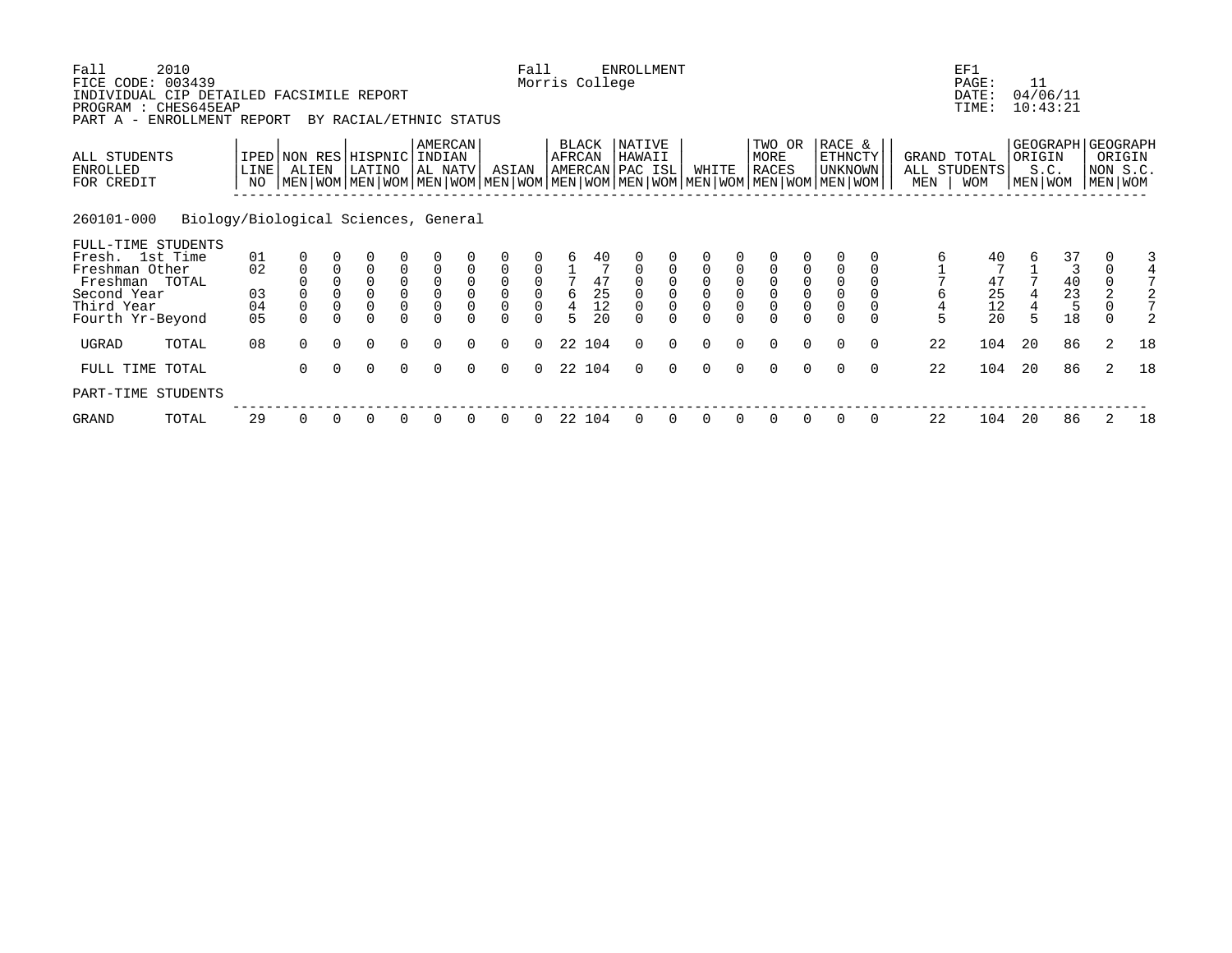| Fall<br>FICE CODE: 003439<br>INDIVIDUAL CIP DETAILED FACSIMILE REPORT<br>PROGRAM : CHES645EAP<br>PART A - ENROLLMENT REPORT | 2010                 |            |                |             | BY RACIAL/ETHNIC STATUS                                                                                                                              |                                             |                                   |                          |                                            | Fall                                       | Morris College   |        | <b>ENROLLMENT</b>                   |          |             |                |                                      |                                                                   |                                      |          |                | EF1<br>PAGE:<br>DATE:<br>TIME:            |    | 12<br>04/06/11<br>10:43:21                       |                |                               |   |
|-----------------------------------------------------------------------------------------------------------------------------|----------------------|------------|----------------|-------------|------------------------------------------------------------------------------------------------------------------------------------------------------|---------------------------------------------|-----------------------------------|--------------------------|--------------------------------------------|--------------------------------------------|------------------|--------|-------------------------------------|----------|-------------|----------------|--------------------------------------|-------------------------------------------------------------------|--------------------------------------|----------|----------------|-------------------------------------------|----|--------------------------------------------------|----------------|-------------------------------|---|
| ALL STUDENTS<br>ENROLLED<br>FOR CREDIT                                                                                      |                      | LINE<br>NO | ALIEN          |             | IPED NON RES HISPNIC INDIAN<br>LATINO<br>  MEN   WOM   MEN   WOM   MEN   WOM   MEN   WOM   MEN   WOM   MEN   WOM   MEN   WOM   MEN   WOM   MEN   WOM |                                             | AMERCAN<br>AL NATV                |                          | ASIAN                                      |                                            | BLACK<br>AFRCAN  |        | NATIVE<br>HAWAII<br>AMERCAN PAC ISL |          | WHITE       |                | TWO OR<br>MORE<br><b>RACES</b>       |                                                                   | RACE &<br>ETHNCTY<br><b>UNKNOWN</b>  |          | MEN            | GRAND TOTAL<br>ALL STUDENTS<br><b>WOM</b> |    | GEOGRAPH GEOGRAPH<br>ORIGIN<br>S.C.<br>MEN   WOM |                | ORIGIN<br>NON S.C.<br>MEN WOM |   |
| 270101-000                                                                                                                  | Mathematics, General |            |                |             |                                                                                                                                                      |                                             |                                   |                          |                                            |                                            |                  |        |                                     |          |             |                |                                      |                                                                   |                                      |          |                |                                           |    |                                                  |                |                               |   |
| FULL-TIME STUDENTS<br>Fresh. 1st Time                                                                                       |                      | 01         |                |             |                                                                                                                                                      |                                             |                                   |                          |                                            |                                            |                  |        |                                     |          |             |                |                                      |                                                                   |                                      |          |                |                                           |    |                                                  |                |                               |   |
| Freshman Other<br>Freshman TOTAL                                                                                            |                      | 02         | $\mathbf 0$    | $\mathbf 0$ | $\Omega$<br>$\overline{0}$                                                                                                                           | $\mathsf 0$                                 |                                   | $\Omega$<br>$\mathsf{O}$ | $\overline{0}$                             | 0                                          |                  |        |                                     |          |             |                |                                      |                                                                   |                                      |          |                |                                           |    |                                                  | $\frac{2}{0}$  | $\mathbf 0$                   |   |
| Second Year<br>Third Year                                                                                                   |                      | 03<br>04   | $\overline{0}$ | $\Omega$    | $\mathsf{O}\xspace$                                                                                                                                  | $\begin{smallmatrix}0\0\0\end{smallmatrix}$ | $_{\rm 0}^{\rm 0}$<br>$\mathbf 0$ | $\Omega$                 | $\begin{smallmatrix}0\\0\end{smallmatrix}$ | $\begin{smallmatrix}0\\0\end{smallmatrix}$ | 2<br>8<br>4<br>5 | $_4^2$ | $\mathsf 0$                         |          | $\mathbf 0$ | $\overline{0}$ | $_{\rm 0}^{\rm 0}$<br>$\overline{0}$ | $\begin{smallmatrix}0\\0\end{smallmatrix}$<br>$\mathsf{O}\xspace$ | $_{\rm 0}^{\rm 0}$<br>$\overline{0}$ |          | 2845           | $\frac{2}{4}$<br>$rac{4}{1}$              |    |                                                  | $\frac{2}{2}$  | $\frac{0}{3}$<br>$\mathbf 0$  |   |
| Fourth Yr-Beyond                                                                                                            |                      | 05         | $\Omega$       |             | $\Omega$                                                                                                                                             |                                             |                                   |                          |                                            |                                            |                  |        |                                     |          |             |                | $\Omega$                             |                                                                   |                                      |          | $\overline{3}$ |                                           |    |                                                  |                |                               |   |
| UGRAD                                                                                                                       | TOTAL                | 08         | $\Omega$       | $\Omega$    | $\Omega$                                                                                                                                             | $\Omega$                                    | $\Omega$                          | $\Omega$                 | $\Omega$                                   | $\Omega$                                   | 20               | 11     | $\Omega$                            | $\Omega$ | $\Omega$    | $\Omega$       | $\Omega$                             | $\Omega$                                                          | $\Omega$                             | $\Omega$ | 20             | 11                                        | 17 |                                                  | $\overline{7}$ | 3                             | 4 |
| FULL TIME TOTAL                                                                                                             |                      |            | $\Omega$       | $\Omega$    | $\Omega$                                                                                                                                             | $\Omega$                                    | $\Omega$                          | $\Omega$                 | $\Omega$                                   | $\Omega$                                   | 20               | 11     | $\Omega$                            | $\Omega$ | $\Omega$    |                | $\Omega$                             | $\Omega$                                                          | $\Omega$                             | $\Omega$ | 20             | 11                                        | 17 |                                                  | 7              | $\mathcal{L}$                 | 4 |
| PART-TIME STUDENTS                                                                                                          |                      |            |                |             |                                                                                                                                                      |                                             |                                   |                          |                                            |                                            |                  |        |                                     |          |             |                |                                      |                                                                   |                                      |          |                |                                           |    |                                                  |                |                               |   |
| GRAND                                                                                                                       | TOTAL                | 29         | 0              |             | 0                                                                                                                                                    |                                             |                                   |                          |                                            |                                            | 20               | 11     |                                     |          |             |                | 0                                    | 0                                                                 | 0                                    | 0        | 20             | 11                                        | 17 |                                                  |                | 3                             |   |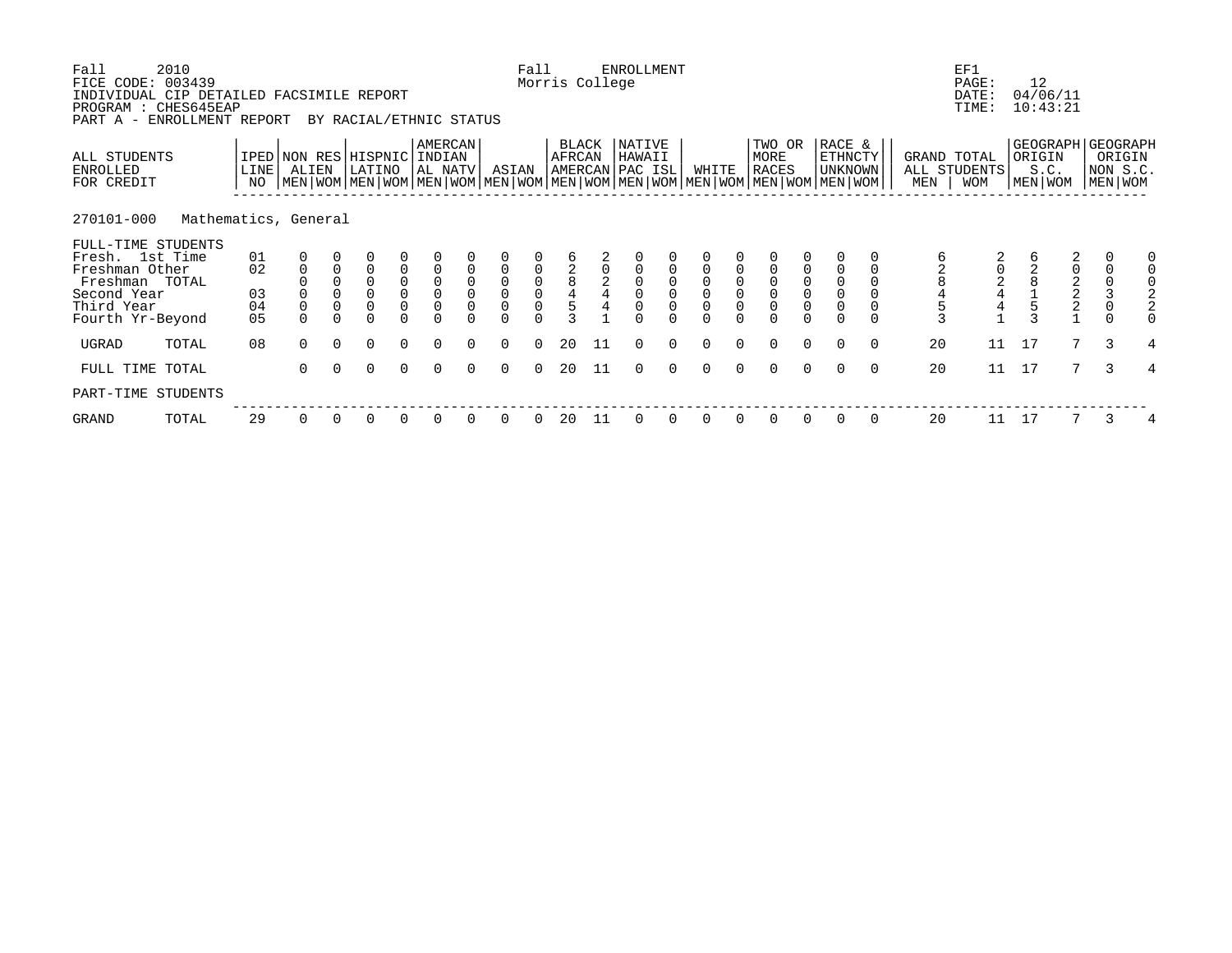| Fall<br>FICE CODE: 003439<br>INDIVIDUAL CIP DETAILED FACSIMILE REPORT                                  | 2010                                           |                      |                                                                                                                                                     |                      |                         |                                                                                 |                                              |                                        |                                 | Fall                                          | Morris College  | <b>ENROLLMENT</b>                   |                      |                      |                                |                      |                                            |                      |            | EF1<br>PAGE:<br>DATE:                     |          | 13<br>04/06/11                                     |        |                               |        |
|--------------------------------------------------------------------------------------------------------|------------------------------------------------|----------------------|-----------------------------------------------------------------------------------------------------------------------------------------------------|----------------------|-------------------------|---------------------------------------------------------------------------------|----------------------------------------------|----------------------------------------|---------------------------------|-----------------------------------------------|-----------------|-------------------------------------|----------------------|----------------------|--------------------------------|----------------------|--------------------------------------------|----------------------|------------|-------------------------------------------|----------|----------------------------------------------------|--------|-------------------------------|--------|
| PROGRAM : CHES645EAP<br>PART A -                                                                       | ENROLLMENT REPORT                              |                      |                                                                                                                                                     |                      | BY RACIAL/ETHNIC STATUS |                                                                                 |                                              |                                        |                                 |                                               |                 |                                     |                      |                      |                                |                      |                                            |                      |            | TIME:                                     |          | 10:43:21                                           |        |                               |        |
| ALL STUDENTS<br>ENROLLED<br>FOR CREDIT                                                                 |                                                | LINE<br>NO           | IPED NON RES HISPNIC INDIAN<br>ALIEN<br>  MEN   WOM   MEN   WOM   MEN   WOM   MEN   WOM   MEN   WOM   MEN   WOM   MEN   WOM   MEN   WOM   MEN   WOM |                      | LATINO                  |                                                                                 | <b>AMERCAN</b><br>AL NATV                    |                                        | ASIAN                           |                                               | BLACK<br>AFRCAN | NATIVE<br>HAWAII<br>AMERCAN PAC ISL |                      | WHITE                | TWO OR<br>MORE<br><b>RACES</b> |                      | RACE &<br><b>ETHNCTY</b><br><b>UNKNOWN</b> |                      | MEN        | GRAND TOTAL<br>ALL STUDENTS<br><b>WOM</b> |          | GEOGRAPH GEOGRAPH<br>ORIGIN<br>S.C.<br>  MEN   WOM |        | ORIGIN<br>NON S.C.<br>MEN WOM |        |
| 310301-000                                                                                             | Parks, Recreation and Leisure Facilities Mgmt. |                      |                                                                                                                                                     |                      |                         |                                                                                 |                                              |                                        |                                 |                                               |                 |                                     |                      |                      |                                |                      |                                            |                      |            |                                           |          |                                                    |        |                               |        |
| FULL-TIME STUDENTS<br>Fresh. 1st Time<br>Freshman Other<br>Freshman TOTAL<br>Second Year<br>Third Year |                                                | 01<br>02<br>03<br>04 | $\mathbf 0$                                                                                                                                         | $\Omega$             | $\Omega$<br>$\Omega$    | $\begin{smallmatrix}0\0\0\end{smallmatrix}$<br>$\overline{0}$<br>$\overline{0}$ | $\mathsf 0$<br>$\mathbf 0$<br>$\overline{0}$ | $\mathbf 0$<br>$\mathbf 0$<br>$\Omega$ | $\mathsf{O}\xspace$<br>$\Omega$ | $\begin{smallmatrix}0\\0\\0\end{smallmatrix}$ |                 | $\Omega$                            |                      |                      | $_0^0$<br>$\mathbf 0$          |                      | $\mathbf 0$<br>$\mathsf 0$                 |                      | $\epsilon$ |                                           |          |                                                    |        | $\frac{1}{0}$                 |        |
| Fourth Yr-Beyond                                                                                       |                                                | 05                   | $\Omega$                                                                                                                                            |                      | $\Omega$                |                                                                                 |                                              |                                        |                                 |                                               |                 |                                     |                      |                      |                                |                      |                                            |                      | 4          | $\frac{3}{2}$                             |          |                                                    |        |                               |        |
| UGRAD<br>FULL TIME TOTAL                                                                               | TOTAL                                          | 08                   | $\Omega$<br>$\Omega$                                                                                                                                | $\Omega$<br>$\Omega$ | $\Omega$<br>$\Omega$    | $\Omega$<br>$\Omega$                                                            | $\Omega$<br>$\Omega$                         | $\Omega$<br>$\Omega$                   | $\Omega$<br>$\Omega$            | $\Omega$<br>$\Omega$                          | 23<br>23        | $\Omega$<br>$\Omega$                | $\Omega$<br>$\Omega$ | $\Omega$<br>$\Omega$ | $\Omega$<br>$\Omega$           | $\Omega$<br>$\Omega$ | $\Omega$<br>$\Omega$                       | $\Omega$<br>$\Omega$ | 23<br>23   | 8<br>8                                    | 19<br>19 |                                                    | 5<br>5 | $\overline{4}$                | 3<br>3 |
| PART-TIME STUDENTS                                                                                     |                                                |                      |                                                                                                                                                     |                      |                         |                                                                                 |                                              |                                        |                                 |                                               |                 |                                     |                      |                      |                                |                      |                                            |                      |            |                                           |          |                                                    |        |                               |        |
| GRAND                                                                                                  | TOTAL                                          | 29                   | $\Omega$                                                                                                                                            | $\Omega$             | 0                       |                                                                                 |                                              |                                        |                                 |                                               | 23              |                                     |                      |                      | 0                              | 0                    | $\Omega$                                   | $\Omega$             | 23         | 8                                         | 19       |                                                    | 5.     |                               |        |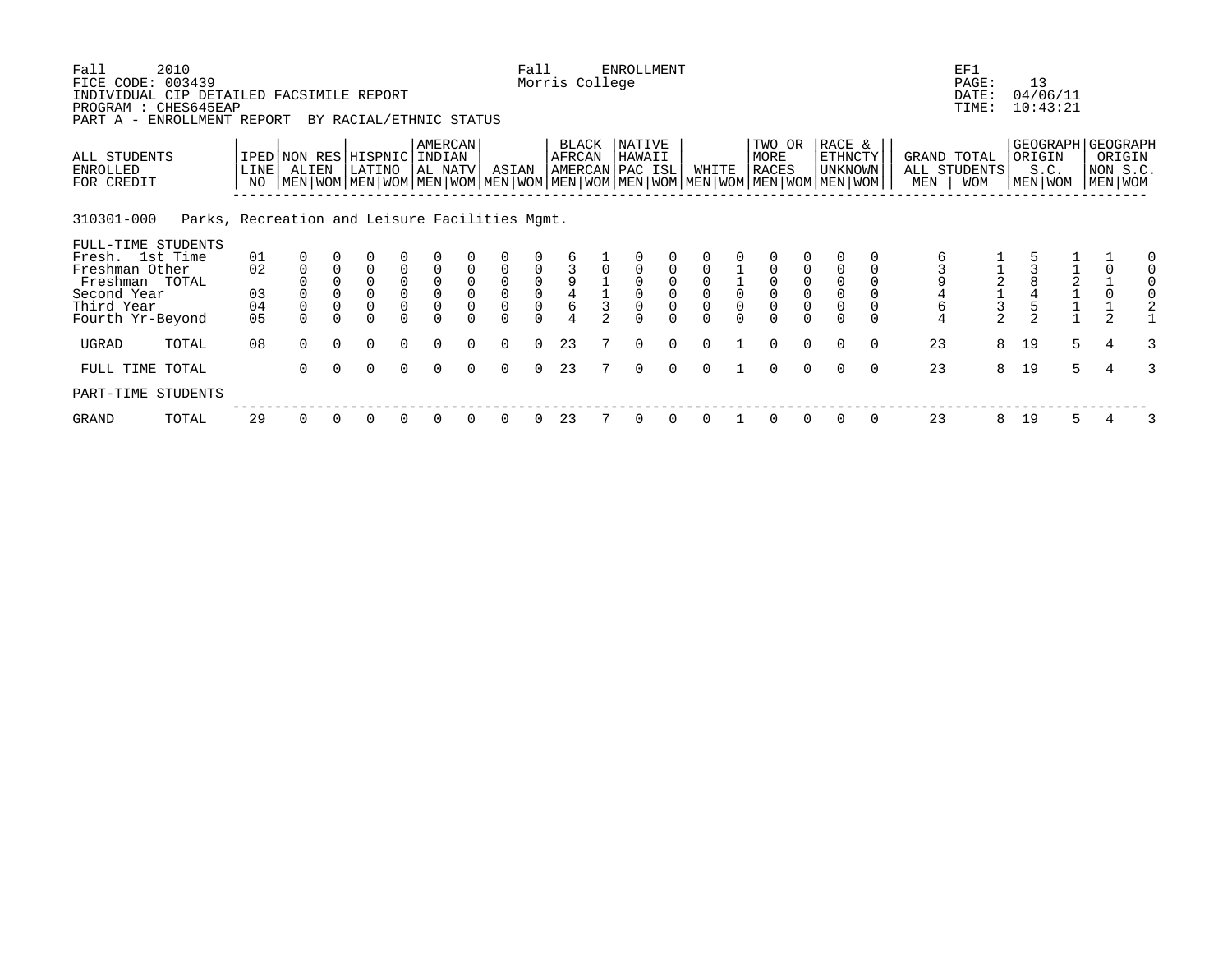| Fall<br>FICE CODE:<br>INDIVIDUAL CIP DETAILED FACSIMILE REPORT<br>PROGRAM : CHES645EAP<br>PART A - ENROLLMENT REPORT | 2010<br>003439      |            |                                                                                                                                              |                            | BY RACIAL/ETHNIC STATUS       |                                           |                                           |                             |                                  | Fall                                | Morris College  |              | <b>ENROLLMENT</b>                    |                                  |             |                              |                                |                     |                              |          |     | EF1<br>PAGE:<br>DATE:<br>TIME:     | 14     | 04/06/11<br>10:43:21 |                                                    |          |
|----------------------------------------------------------------------------------------------------------------------|---------------------|------------|----------------------------------------------------------------------------------------------------------------------------------------------|----------------------------|-------------------------------|-------------------------------------------|-------------------------------------------|-----------------------------|----------------------------------|-------------------------------------|-----------------|--------------|--------------------------------------|----------------------------------|-------------|------------------------------|--------------------------------|---------------------|------------------------------|----------|-----|------------------------------------|--------|----------------------|----------------------------------------------------|----------|
| ALL STUDENTS<br>ENROLLED<br>FOR CREDIT                                                                               |                     | LINE<br>NO | IPED NON RES HISPNIC<br>ALIEN<br>  MEN   WOM   MEN   WOM   MEN   WOM   MEN   WOM   MEN   WOM   MEN   WOM   MEN   WOM   MEN   WOM   MEN   WOM |                            | LATINO                        |                                           | AMERCAN<br>  INDIAN<br>AL NATV            |                             | ASIAN                            |                                     | BLACK<br>AFRCAN |              | NATIVE<br>HAWAII<br>AMERCAN PAC ISL  |                                  | WHITE       |                              | TWO OR<br>MORE<br><b>RACES</b> |                     | RACE &<br>ETHNCTY<br>UNKNOWN |          | MEN | GRAND TOTAL<br>ALL STUDENTS<br>WOM | ORIGIN | S.C.<br>MEN   WOM    | GEOGRAPH GEOGRAPH<br>ORIGIN<br>NON S.C.<br>MEN WOM |          |
| 390401-000                                                                                                           | Religious Education |            |                                                                                                                                              |                            |                               |                                           |                                           |                             |                                  |                                     |                 |              |                                      |                                  |             |                              |                                |                     |                              |          |     |                                    |        |                      |                                                    |          |
| FULL-TIME STUDENTS<br>Fresh. 1st Time<br>Freshman TOTAL<br>Third Year                                                |                     | 01<br>04   |                                                                                                                                              | $\mathsf 0$<br>$\mathbf 0$ | $\mathsf 0$<br>$\overline{0}$ | $\begin{matrix} 0 \\ 0 \\ 0 \end{matrix}$ | $\begin{matrix} 0 \\ 0 \\ 0 \end{matrix}$ | $\mathbf 0$<br>$\mathsf{O}$ | $\overline{0}$<br>$\overline{0}$ | $\begin{matrix}0\\0\\0\end{matrix}$ |                 | $\mathsf{O}$ | $\begin{matrix} 0 \\ 0 \end{matrix}$ | $\overline{0}$<br>$\overline{0}$ | $\mathsf 0$ | $\mathsf{O}$<br>$\mathsf{O}$ | $\overline{0}$<br>0            | $\overline{0}$<br>0 | $\mathbf 0$                  |          |     |                                    |        | $\mathsf{O}\xspace$  | $\mathsf 0$<br>$\mathsf{O}\xspace$                 |          |
| Fourth Yr-Beyond                                                                                                     |                     | 05         |                                                                                                                                              |                            | $\Omega$                      |                                           |                                           |                             | $\Omega$                         |                                     |                 |              |                                      |                                  |             |                              |                                |                     |                              |          |     |                                    |        |                      |                                                    |          |
| UGRAD                                                                                                                | TOTAL               | 08         | $\Omega$                                                                                                                                     | $\Omega$                   | $\Omega$                      | $\Omega$                                  |                                           |                             |                                  |                                     |                 |              | $\Omega$                             | $\Omega$                         |             |                              | $\Omega$                       | $\Omega$            | $\Omega$                     | $\Omega$ | 3   | $\overline{2}$                     | 2      | 2                    |                                                    | $\Omega$ |
| FULL TIME TOTAL                                                                                                      |                     |            | $\Omega$                                                                                                                                     | $\Omega$                   | $\Omega$                      | $\Omega$                                  | $\Omega$                                  | $\Omega$                    | $\Omega$                         | $\Omega$                            | 3               |              | $\Omega$                             | $\Omega$                         | $\Omega$    |                              | $\Omega$                       | $\Omega$            | $\Omega$                     | $\Omega$ | 3   | $\overline{2}$                     | 2      | 2                    |                                                    | $\Omega$ |
| PART-TIME STUDENTS                                                                                                   |                     |            |                                                                                                                                              |                            |                               |                                           |                                           |                             |                                  |                                     |                 |              |                                      |                                  |             |                              |                                |                     |                              |          |     |                                    |        |                      |                                                    |          |
| GRAND                                                                                                                | TOTAL               | 29         | 0                                                                                                                                            |                            | 0                             | $\Omega$                                  |                                           |                             |                                  |                                     |                 |              |                                      |                                  |             |                              |                                | $\Omega$            | 0                            | 0        | 3   | 2                                  | 2      | 2                    |                                                    | 0        |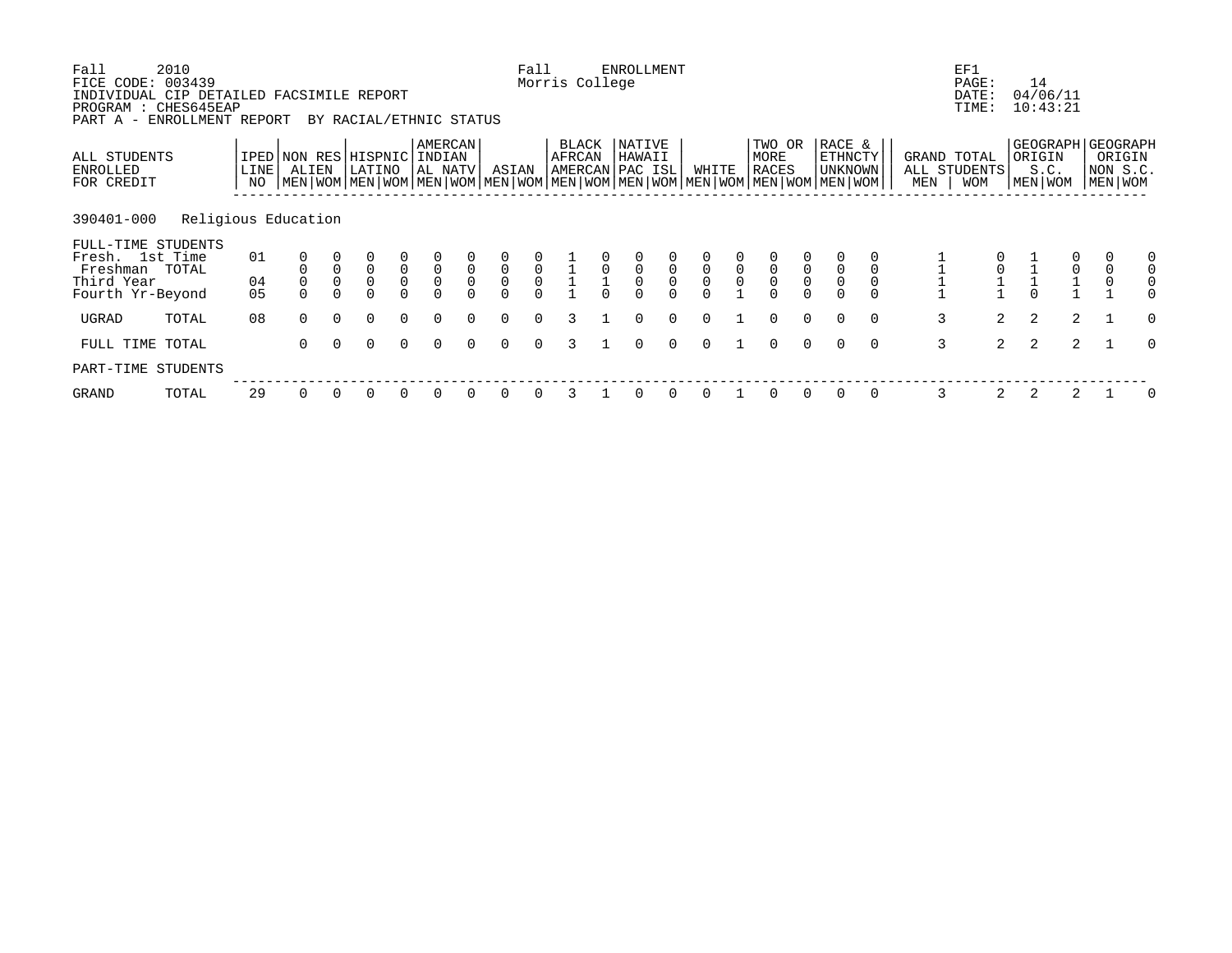| Fall<br>FICE CODE: 003439<br>INDIVIDUAL CIP DETAILED FACSIMILE REPORT<br>PROGRAM : CHES645EAP<br>PART A - ENROLLMENT REPORT | 2010                         |                                    |                                                  |                                             | BY RACIAL/ETHNIC STATUS                               |                                                       |                                                       |                            |                                                                         | Fall                                          | Morris College                                    |                    | <b>ENROLLMENT</b>                   |                                                     |                                                       |                                                |                                                                                                                                               |                                                       |                                                |                                                  |                                                   | EF1<br>PAGE:<br>DATE:<br>TIME:            |                                                   | 15<br>04/06/11<br>10:43:21                         |   |                                                   |   |
|-----------------------------------------------------------------------------------------------------------------------------|------------------------------|------------------------------------|--------------------------------------------------|---------------------------------------------|-------------------------------------------------------|-------------------------------------------------------|-------------------------------------------------------|----------------------------|-------------------------------------------------------------------------|-----------------------------------------------|---------------------------------------------------|--------------------|-------------------------------------|-----------------------------------------------------|-------------------------------------------------------|------------------------------------------------|-----------------------------------------------------------------------------------------------------------------------------------------------|-------------------------------------------------------|------------------------------------------------|--------------------------------------------------|---------------------------------------------------|-------------------------------------------|---------------------------------------------------|----------------------------------------------------|---|---------------------------------------------------|---|
| ALL STUDENTS<br><b>ENROLLED</b><br>FOR CREDIT                                                                               |                              | IPED NON RES HISPNIC<br>LINE<br>NO | ALIEN                                            |                                             | LATINO                                                |                                                       | AMERCAN<br>  INDIAN<br>  AL NATV                      |                            | ASIAN                                                                   |                                               | BLACK<br>AFRCAN                                   |                    | NATIVE<br>HAWAII<br>AMERCAN PAC ISL |                                                     | WHITE                                                 |                                                | TWO OR<br>MORE<br><b>RACES</b><br>  MEN   WOM   MEN   WOM   MEN   WOM   MEN   WOM   MEN   WOM   MEN   WOM   MEN   WOM   MEN   WOM   MEN   WOM |                                                       | RACE &<br>ETHNCTY<br><b>UNKNOWN</b>            |                                                  | MEN                                               | GRAND TOTAL<br>ALL STUDENTS<br><b>WOM</b> |                                                   | GEOGRAPH GEOGRAPH<br>ORIGIN<br>S.C.<br>  MEN   WOM |   | ORIGIN<br>NON S.C.<br>MEN WOM                     |   |
| 390601-000                                                                                                                  | Theology/Theological Studies |                                    |                                                  |                                             |                                                       |                                                       |                                                       |                            |                                                                         |                                               |                                                   |                    |                                     |                                                     |                                                       |                                                |                                                                                                                                               |                                                       |                                                |                                                  |                                                   |                                           |                                                   |                                                    |   |                                                   |   |
| FULL-TIME STUDENTS<br>Fresh. 1st Time<br>Freshman Other<br>Freshman TOTAL<br>Second Year<br>Fourth Yr-Beyond                |                              | 01<br>02<br>03<br>0 <sub>5</sub>   | 0<br>$\mathbf 0$<br>$\mathbf 0$<br>0<br>$\Omega$ | $\mathbf 0$<br>$\mathsf 0$<br>0<br>$\Omega$ | 0<br>$\begin{matrix} 0 \\ 0 \end{matrix}$<br>$\Omega$ | $\begin{matrix} 0 \\ 0 \\ 0 \end{matrix}$<br>$\Omega$ | $\begin{matrix} 0 \\ 0 \\ 0 \end{matrix}$<br>$\Omega$ | $\overline{0}$<br>$\Omega$ | $\begin{matrix} 0 \\ 0 \end{matrix}$<br>$\overline{0}$<br>0<br>$\Omega$ | $\begin{matrix}0\\0\\0\end{matrix}$<br>$\cap$ | $\begin{array}{c}\n1 \\ 2 \\ 1 \\ 3\n\end{array}$ | $\frac{1}{1}$<br>3 | $\overline{0}$<br>0<br>$\cap$       | $\begin{matrix} 0 \\ 0 \\ 0 \end{matrix}$<br>$\cap$ | $\begin{matrix} 0 \\ 0 \\ 0 \end{matrix}$<br>$\Omega$ | $\begin{matrix} 0 \\ 0 \end{matrix}$<br>$\cap$ | $\begin{matrix} 0 \\ 0 \\ 0 \end{matrix}$<br>$\Omega$                                                                                         | $\begin{matrix} 0 \\ 0 \\ 0 \end{matrix}$<br>$\Omega$ | $\mathsf 0$<br>$\overline{0}$<br>0<br>$\Omega$ | $\mathbf 0$<br>0<br>0<br>$\Omega$                | $\begin{array}{c}\n1 \\ 2 \\ 1 \\ 3\n\end{array}$ | $\frac{1}{3}$                             | $\begin{array}{c}\n1 \\ 2 \\ 1 \\ 3\n\end{array}$ | $\begin{array}{c} 1 \\ 1 \\ 3 \\ 1 \end{array}$    |   | $\mathsf{O}\xspace$<br>$\overline{0}$<br>$\Omega$ |   |
| <b>UGRAD</b>                                                                                                                | TOTAL                        | 08                                 | $\Omega$                                         | $\Omega$                                    | 0                                                     | $\Omega$                                              | $\Omega$                                              |                            | $\Omega$                                                                | $\cap$                                        | 6                                                 | 5.                 | ∩                                   | U                                                   | ∩                                                     |                                                | $\Omega$                                                                                                                                      | $\Omega$                                              | $\Omega$                                       | $\Omega$                                         | 6                                                 | 5                                         | 6                                                 |                                                    | 5 | $\Omega$                                          |   |
| FULL TIME TOTAL                                                                                                             |                              |                                    | $\Omega$                                         | $\Omega$                                    | $\Omega$                                              | $\Omega$                                              | $\Omega$                                              | $\Omega$                   | $\Omega$                                                                | $\Omega$                                      | 6                                                 | 5.                 | $\Omega$                            | $\Omega$                                            | $\Omega$                                              | $\Omega$                                       | $\mathbf 0$                                                                                                                                   | $\Omega$                                              | $\Omega$                                       | $\Omega$                                         | 6                                                 | 5                                         | 6                                                 | 5                                                  |   | $\overline{0}$                                    | U |
| PART-TIME STUDENTS<br>Second Year<br>Fourth Yr-Beyond<br><b>UGRAD</b>                                                       | TOTAL                        | 17<br>19<br>22                     | $\begin{matrix} 0 \\ 0 \end{matrix}$<br>$\Omega$ | $\frac{0}{0}$<br>$\Omega$                   | $\begin{matrix} 0 \\ 0 \end{matrix}$<br>$\Omega$      | $\begin{matrix} 0 \\ 0 \end{matrix}$<br>$\Omega$      | $\frac{0}{0}$<br>$\Omega$                             | $\frac{0}{0}$              | $\frac{0}{0}$<br>$\Omega$                                               | $\frac{0}{0}$                                 | $\frac{1}{2}$                                     |                    | $\frac{0}{0}$                       | $\begin{matrix} 0 \\ 0 \end{matrix}$                | $\frac{0}{0}$                                         | $\frac{0}{0}$                                  | $\begin{matrix}0\\0\end{matrix}$<br>$\Omega$                                                                                                  | $\begin{matrix} 0 \\ 0 \end{matrix}$<br>$\Omega$      | $\frac{0}{0}$                                  | $\begin{matrix} 0 \\ 0 \end{matrix}$<br>$\Omega$ | $\frac{1}{2}$<br>3                                | $\frac{1}{0}$                             | $\frac{1}{2}$<br>3                                | $\frac{1}{0}$<br>$\mathbf{1}$                      |   | 0<br>$\Omega$<br>$\Omega$                         |   |
| PART TIME                                                                                                                   | TOTAL                        |                                    | $\Omega$                                         |                                             | O                                                     | 0                                                     | $\Omega$                                              |                            | ∩                                                                       |                                               |                                                   |                    |                                     |                                                     |                                                       |                                                |                                                                                                                                               |                                                       |                                                | $\Omega$                                         | 3                                                 |                                           | 3                                                 |                                                    |   | $\Omega$                                          |   |
|                                                                                                                             |                              |                                    |                                                  |                                             |                                                       |                                                       |                                                       |                            |                                                                         |                                               |                                                   |                    |                                     |                                                     |                                                       |                                                |                                                                                                                                               |                                                       |                                                |                                                  |                                                   |                                           |                                                   |                                                    |   |                                                   |   |

GRAND TOTAL 29 0 0 0 0 0 0 0 0 9 6 0 0 0 0 0 0 0 0 9 6 9 6 0 0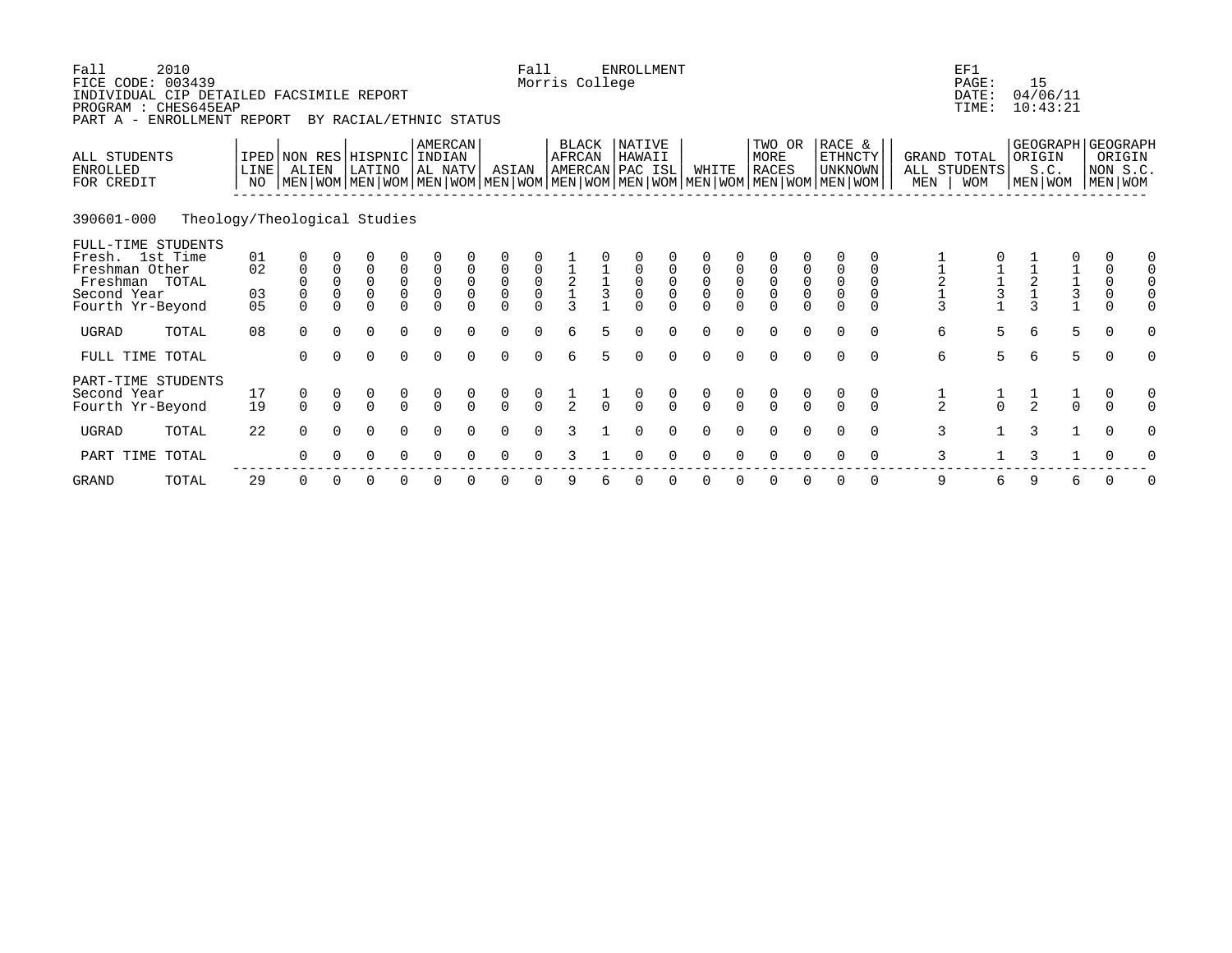| Fall<br>FICE CODE:<br>INDIVIDUAL CIP DETAILED FACSIMILE REPORT<br>PROGRAM : CHES645EAP<br>PART A - | 2010<br>003439<br>ENROLLMENT REPORT             |                |             |          | BY RACIAL/ETHNIC STATUS                      |                                             |                                     |                           |                               | Fall                     | Morris College                                           |                                               | <b>ENROLLMENT</b>                   |          |          |          |                                                                                                                                        |          |                                              |          |         | EF1<br>PAGE:<br>DATE:<br>TIME:                | 16     | 04/06/11<br>10:43:21                   |    |                               |
|----------------------------------------------------------------------------------------------------|-------------------------------------------------|----------------|-------------|----------|----------------------------------------------|---------------------------------------------|-------------------------------------|---------------------------|-------------------------------|--------------------------|----------------------------------------------------------|-----------------------------------------------|-------------------------------------|----------|----------|----------|----------------------------------------------------------------------------------------------------------------------------------------|----------|----------------------------------------------|----------|---------|-----------------------------------------------|--------|----------------------------------------|----|-------------------------------|
| ALL STUDENTS<br>ENROLLED<br>FOR CREDIT                                                             |                                                 | LINE<br>NO     | ALIEN       |          | IPED   NON RES   HISPNIC  <br>LATINO         |                                             | <b>AMERCAN</b><br>INDIAN<br>AL NATV |                           | ASIAN                         |                          | BLACK<br>AFRCAN                                          |                                               | NATIVE<br>HAWAII<br>AMERCAN PAC ISL |          | WHITE    |          | TWO OR<br>MORE<br>RACES<br>  MEN   WOM   MEN   WOM   MEN   WOM   MEN   WOM   MEN   WOM   MEN   WOM   MEN   WOM   MEN   WOM   MEN   WOM |          | RACE &<br>ETHNCTY<br><b>UNKNOWN</b>          |          | MEN     | GRAND TOTAL<br>ALL STUDENTS<br><b>WOM</b>     | ORIGIN | GEOGRAPH GEOGRAPH<br>S.C.<br>MEN WOM   |    | ORIGIN<br>NON S.C.<br>MEN WOM |
| 430103-000                                                                                         | Criminal Justice/Law Enforcement Administration |                |             |          |                                              |                                             |                                     |                           |                               |                          |                                                          |                                               |                                     |          |          |          |                                                                                                                                        |          |                                              |          |         |                                               |        |                                        |    |                               |
| FULL-TIME STUDENTS<br>Fresh. 1st Time                                                              |                                                 | 01             | 0           |          |                                              |                                             |                                     |                           |                               |                          |                                                          |                                               |                                     |          |          |          |                                                                                                                                        |          |                                              |          | 10      |                                               |        |                                        |    |                               |
| Freshman Other                                                                                     |                                                 | 02             | $\mathbf 0$ | $\Omega$ | $\Omega$                                     | 0                                           |                                     | $\Omega$                  | $\Omega$                      | 0                        | 10<br>5                                                  | 26                                            | $\Omega$                            |          |          |          |                                                                                                                                        |          |                                              |          | 5       | 26<br>6                                       |        | $\begin{array}{c} 21 \\ 5 \end{array}$ |    | 5                             |
| Freshman TOTAL<br>Second Year<br>Third Year                                                        |                                                 | 03<br>04       | $\Omega$    |          | $\overline{0}$<br>$\overline{0}$<br>$\Omega$ | $\begin{smallmatrix}0\0\0\end{smallmatrix}$ | 0                                   | 0<br>$\Omega$<br>$\Omega$ | $\mathsf 0$<br>$\overline{0}$ | 0<br>$\mathsf{O}\xspace$ | $\begin{array}{c} 15 \\ 9 \end{array}$<br>$\overline{7}$ | $\begin{array}{c} 32 \\ 20 \end{array}$<br>16 | $\Omega$                            |          |          |          | $\begin{smallmatrix}0\\0\end{smallmatrix}$<br>$\Omega$                                                                                 | 0        | $\mathbf 0$<br>$\mathsf 0$<br>$\overline{0}$ |          | 15<br>9 | $\begin{array}{c} 32 \\ 21 \end{array}$<br>16 | 14     | $^{26}_{14}$<br>15                     |    |                               |
| Fourth Yr-Beyond                                                                                   |                                                 | 0 <sub>5</sub> |             |          | $\Omega$                                     |                                             |                                     |                           |                               | $\Omega$                 | 10                                                       | 16                                            |                                     |          |          |          | $\Omega$                                                                                                                               | $\Omega$ | $\Omega$                                     |          | 10      | 16                                            | q      | 15                                     |    |                               |
| UGRAD                                                                                              | TOTAL                                           | 08             | $\Omega$    | $\Omega$ | $\Omega$                                     | $\Omega$                                    | $\Omega$                            | $\Omega$                  | $\Omega$                      | $\Omega$                 | 41                                                       | 84                                            | $\Omega$                            | $\Omega$ | $\Omega$ | $\Omega$ | $\Omega$                                                                                                                               |          | $\Omega$                                     | $\Omega$ | 41      | 85                                            | 36     | 70                                     | -5 | 15                            |
| FULL TIME TOTAL                                                                                    |                                                 |                | $\Omega$    | $\Omega$ | $\Omega$                                     | $\Omega$                                    | $\Omega$                            | $\cap$                    | $\Omega$                      | $\Omega$                 | 41                                                       | 84                                            | $\Omega$                            | $\Omega$ | $\Omega$ | $\Omega$ | $\Omega$                                                                                                                               |          | $\Omega$                                     | $\Omega$ | 41      | 85                                            | 36     | 70                                     | 5  | 15                            |
| PART-TIME STUDENTS                                                                                 |                                                 |                |             |          |                                              |                                             |                                     |                           |                               |                          |                                                          |                                               |                                     |          |          |          |                                                                                                                                        |          |                                              |          |         |                                               |        |                                        |    |                               |
| GRAND                                                                                              | TOTAL                                           | 29             | 0           |          | 0                                            |                                             |                                     |                           |                               |                          | 41                                                       | 84                                            |                                     |          |          |          | 0                                                                                                                                      |          | 0                                            | $\Omega$ | 41      | 85                                            | 36     | 70                                     | 5  | 15                            |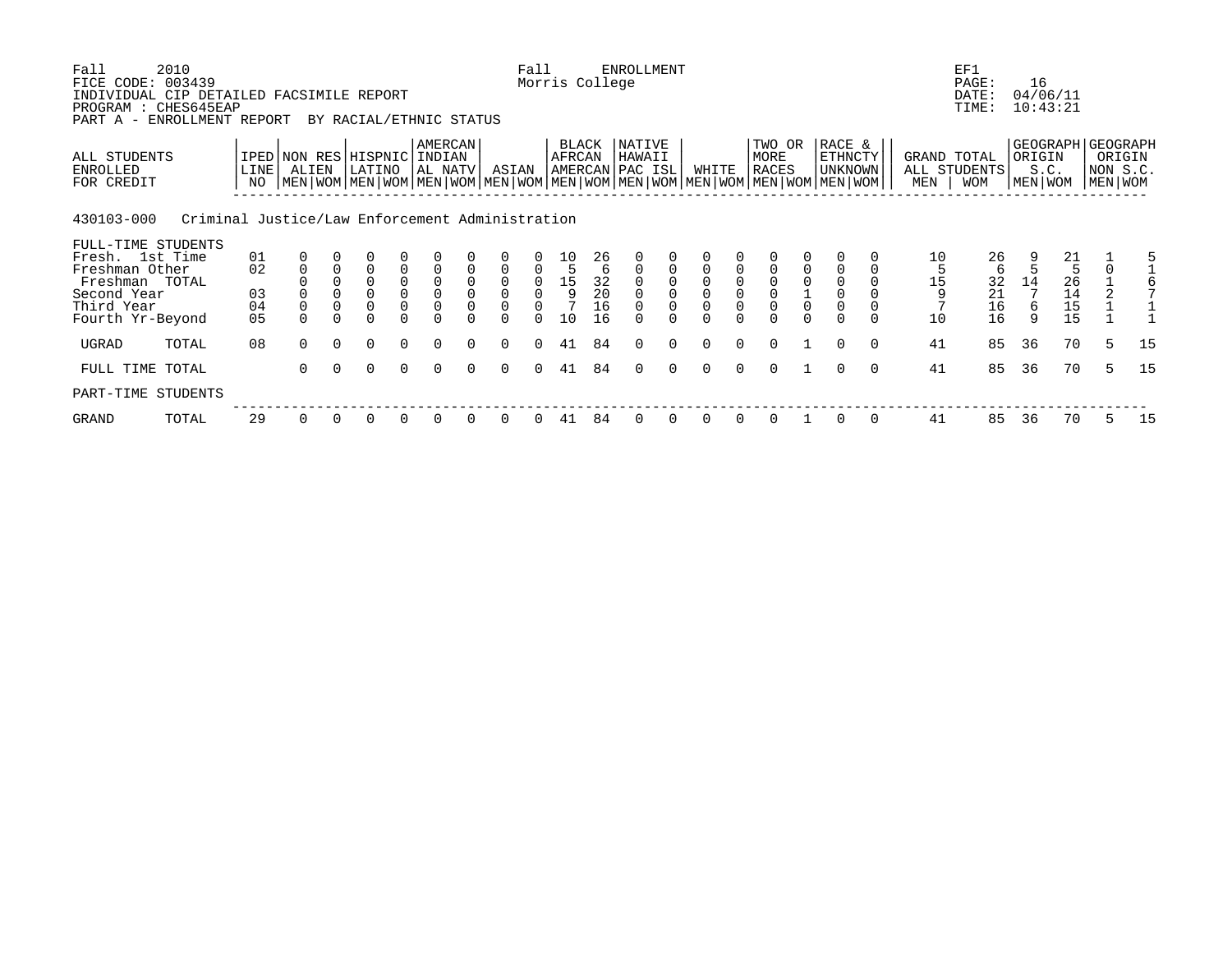| Fall<br>FICE CODE: 003439<br>INDIVIDUAL CIP DETAILED FACSIMILE REPORT<br>PROGRAM : CHES645EAP<br>PART A - ENROLLMENT REPORT | 2010                                      |            |                                                                                                                                                    |          | BY RACIAL/ETHNIC STATUS |                                             |                                     |          |                                            | Fall                                      | Morris College                              |                | <b>ENROLLMENT</b>                   |          |          |          |                                            |                                              |                                            |          |                  | EF1<br>PAGE:<br>DATE:<br>TIME:                    |                | 17<br>04/06/11<br>10:43:21                     |       |                               |  |
|-----------------------------------------------------------------------------------------------------------------------------|-------------------------------------------|------------|----------------------------------------------------------------------------------------------------------------------------------------------------|----------|-------------------------|---------------------------------------------|-------------------------------------|----------|--------------------------------------------|-------------------------------------------|---------------------------------------------|----------------|-------------------------------------|----------|----------|----------|--------------------------------------------|----------------------------------------------|--------------------------------------------|----------|------------------|---------------------------------------------------|----------------|------------------------------------------------|-------|-------------------------------|--|
| ALL STUDENTS<br>ENROLLED<br>FOR CREDIT                                                                                      |                                           | LINE<br>NO | IPED   NON RES   HISPNIC  <br>ALIEN<br>  MEN   WOM   MEN   WOM   MEN   WOM   MEN   WOM   MEN   WOM   MEN   WOM   MEN   WOM   MEN   WOM   MEN   WOM |          | LATINO                  |                                             | <b>AMERCAN</b><br>INDIAN<br>AL NATV |          | ASIAN                                      |                                           | BLACK<br>AFRCAN                             |                | NATIVE<br>HAWAII<br>AMERCAN PAC ISL |          | WHITE    |          | TWO OR<br>MORE<br><b>RACES</b>             |                                              | RACE &<br><b>ETHNCTY</b><br><b>UNKNOWN</b> |          | MEN              | GRAND TOTAL<br>ALL STUDENTS<br><b>WOM</b>         |                | GEOGRAPH GEOGRAPH<br>ORIGIN<br>S.C.<br>MEN WOM |       | ORIGIN<br>NON S.C.<br>MEN WOM |  |
| 451001-000                                                                                                                  | Political Science and Government, General |            |                                                                                                                                                    |          |                         |                                             |                                     |          |                                            |                                           |                                             |                |                                     |          |          |          |                                            |                                              |                                            |          |                  |                                                   |                |                                                |       |                               |  |
| FULL-TIME STUDENTS                                                                                                          |                                           |            |                                                                                                                                                    |          |                         |                                             |                                     |          |                                            |                                           |                                             |                |                                     |          |          |          |                                            |                                              |                                            |          |                  |                                                   |                |                                                |       |                               |  |
| Fresh. 1st Time<br>Freshman Other                                                                                           |                                           | 01<br>02   | $\mathbf 0$                                                                                                                                        | $\Omega$ | $\Omega$                | 0                                           |                                     | $\Omega$ | $\Omega$                                   | $\mathbf 0$                               |                                             | $\overline{a}$ | $\Omega$                            |          |          |          |                                            |                                              |                                            |          |                  |                                                   |                |                                                |       | $\Omega$                      |  |
| Freshman TOTAL                                                                                                              |                                           |            |                                                                                                                                                    |          | $\overline{0}$          | $\begin{smallmatrix}0\0\0\end{smallmatrix}$ | $_{\rm 0}^{\rm 0}$                  | $_0^0$   | $\begin{smallmatrix}0\\0\end{smallmatrix}$ |                                           | $\begin{smallmatrix}0\0\2\end{smallmatrix}$ |                |                                     |          |          |          | $\begin{smallmatrix}0\\0\end{smallmatrix}$ | $\begin{smallmatrix} 0\\0 \end{smallmatrix}$ | $_{\rm 0}^{\rm 0}$                         |          |                  |                                                   |                |                                                |       | $_{\rm 0}^{\rm 0}$            |  |
| Second Year                                                                                                                 |                                           | 03         |                                                                                                                                                    | $\Omega$ | $\overline{0}$          |                                             |                                     |          |                                            | $\begin{matrix} 0 \\ 0 \\ 0 \end{matrix}$ |                                             |                | $\mathsf{O}\xspace$<br>$\Omega$     |          | $\Omega$ | $\Omega$ | $\Omega$                                   |                                              |                                            |          |                  |                                                   | $\overline{a}$ |                                                |       |                               |  |
| Third Year<br>Fourth Yr-Beyond                                                                                              |                                           | 04<br>05   | $\Omega$                                                                                                                                           | $\Omega$ | $\Omega$<br>$\Omega$    |                                             | 0                                   | $\Omega$ |                                            |                                           |                                             |                |                                     |          |          | $\Omega$ | $\Omega$                                   | $\mathsf{O}\xspace$                          | $\overline{0}$                             |          | $0$<br>$26$<br>3 | $\begin{array}{c}\n4 \\ 1 \\ 0 \\ 2\n\end{array}$ | $\frac{4}{2}$  |                                                | 23102 |                               |  |
| UGRAD                                                                                                                       | TOTAL                                     | 08         | $\Omega$                                                                                                                                           | $\Omega$ | $\Omega$                | $\Omega$                                    | $\Omega$                            | $\Omega$ | $\Omega$                                   | $\Omega$                                  | 11                                          |                | $\Omega$                            | $\Omega$ | $\Omega$ | $\Omega$ | $\Omega$                                   | $\Omega$                                     | $\Omega$                                   | $\Omega$ | 11               | $7\overline{ }$                                   | 8              |                                                | 6     | 3                             |  |
| FULL TIME TOTAL                                                                                                             |                                           |            | $\Omega$                                                                                                                                           | $\Omega$ | $\Omega$                | $\Omega$                                    | $\Omega$                            | $\cap$   | $\Omega$                                   | $\Omega$                                  | 11                                          |                | $\Omega$                            | $\Omega$ | $\Omega$ |          | $\Omega$                                   | $\Omega$                                     | $\Omega$                                   | $\Omega$ | 11               | $7^{\circ}$                                       | 8              |                                                | 6     | 3                             |  |
| PART-TIME STUDENTS                                                                                                          |                                           |            |                                                                                                                                                    |          |                         |                                             |                                     |          |                                            |                                           |                                             |                |                                     |          |          |          |                                            |                                              |                                            |          |                  |                                                   |                |                                                |       |                               |  |
| GRAND                                                                                                                       | TOTAL                                     | 29         | 0                                                                                                                                                  |          | 0                       |                                             |                                     |          | $\Omega$                                   |                                           |                                             |                |                                     |          |          |          | 0                                          | 0                                            | 0                                          | 0        | 11               |                                                   | 8              |                                                | 6     | 3                             |  |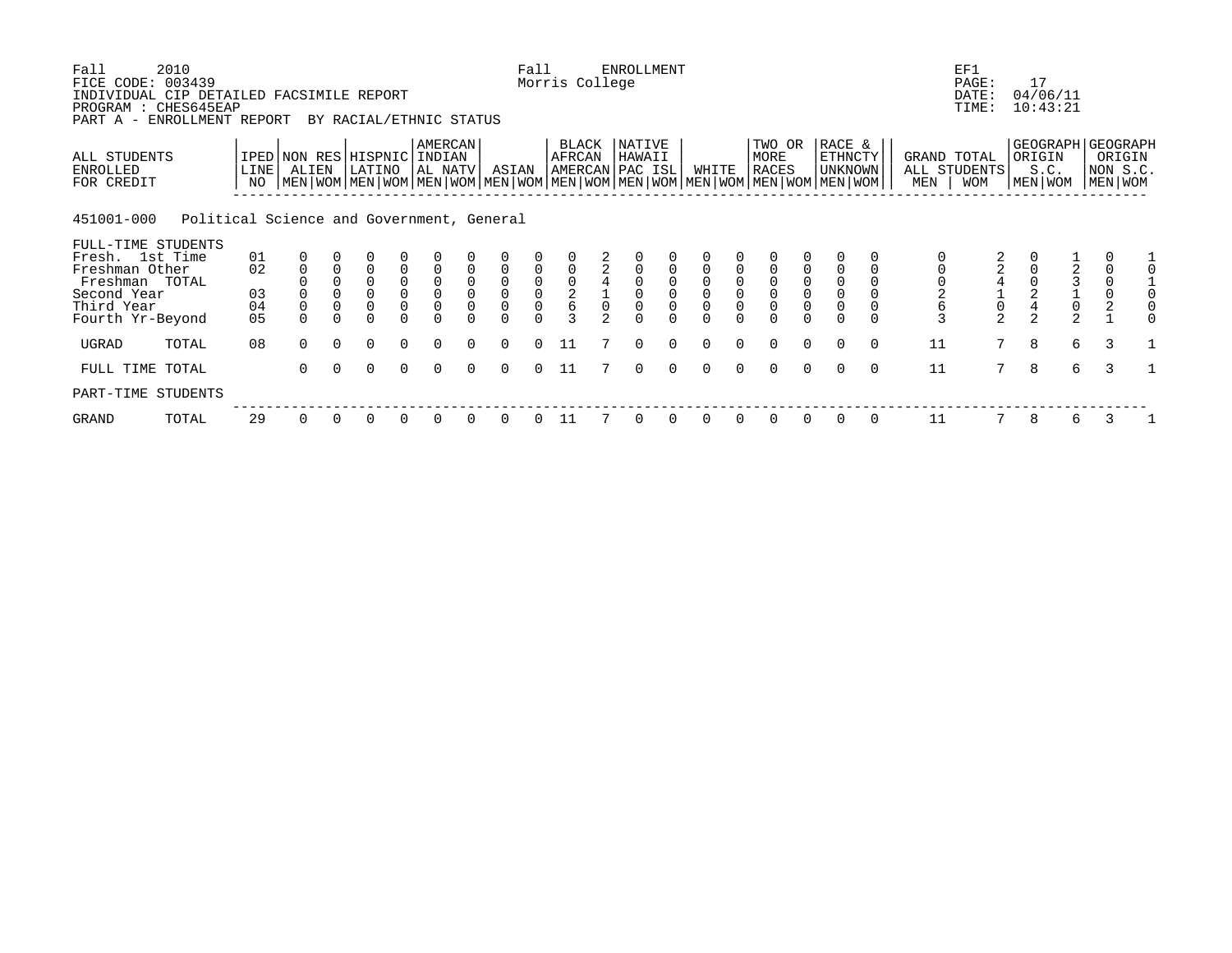| Fall<br>FICE CODE:<br>INDIVIDUAL CIP DETAILED FACSIMILE REPORT<br>PROGRAM : CHES645EAP<br>PART A -                         | 2010<br>003439<br>ENROLLMENT REPORT |                                        |                                                                                                                                              |          | BY RACIAL/ETHNIC STATUS                                              |                                           |                                               |                                        |                                 | Fall                                                         | Morris College                                 |                            | <b>ENROLLMENT</b>                   |                                      |             |                                           |                                                           |                                                 |                                              |          |                    | EF1<br>PAGE:<br>DATE:<br>TIME:          | 18                | 04/06/11<br>10:43:21                                           |                                                    |   |
|----------------------------------------------------------------------------------------------------------------------------|-------------------------------------|----------------------------------------|----------------------------------------------------------------------------------------------------------------------------------------------|----------|----------------------------------------------------------------------|-------------------------------------------|-----------------------------------------------|----------------------------------------|---------------------------------|--------------------------------------------------------------|------------------------------------------------|----------------------------|-------------------------------------|--------------------------------------|-------------|-------------------------------------------|-----------------------------------------------------------|-------------------------------------------------|----------------------------------------------|----------|--------------------|-----------------------------------------|-------------------|----------------------------------------------------------------|----------------------------------------------------|---|
| ALL STUDENTS<br>ENROLLED<br>FOR CREDIT                                                                                     |                                     | LINE<br>NO                             | IPED NON RES HISPNIC<br>ALIEN<br>  MEN   WOM   MEN   WOM   MEN   WOM   MEN   WOM   MEN   WOM   MEN   WOM   MEN   WOM   MEN   WOM   MEN   WOM |          | LATINO                                                               |                                           | <b>AMERCAN</b><br>INDIAN<br>AL NATV           |                                        | ASIAN                           |                                                              | BLACK<br>AFRCAN                                |                            | NATIVE<br>HAWAII<br>AMERCAN PAC ISL |                                      | WHITE       |                                           | TWO OR<br>MORE<br>RACES                                   |                                                 | RACE &<br>ETHNCTY<br>UNKNOWN                 |          | GRAND TOTAL<br>MEN | ALL STUDENTS<br><b>WOM</b>              | ORIGIN<br>MEN WOM | S.C.                                                           | GEOGRAPH GEOGRAPH<br>ORIGIN<br>NON S.C.<br>MEN WOM |   |
| 451101-000                                                                                                                 | Sociology                           |                                        |                                                                                                                                              |          |                                                                      |                                           |                                               |                                        |                                 |                                                              |                                                |                            |                                     |                                      |             |                                           |                                                           |                                                 |                                              |          |                    |                                         |                   |                                                                |                                                    |   |
| FULL-TIME STUDENTS<br>Fresh. 1st Time<br>Freshman Other<br>Freshman TOTAL<br>Second Year<br>Third Year<br>Fourth Yr-Beyond |                                     | 01<br>02<br>03<br>04<br>0 <sub>5</sub> | $\mathbf 0$                                                                                                                                  | $\Omega$ | $\overline{0}$<br>$\Omega$<br>$\overline{0}$<br>$\Omega$<br>$\Omega$ | $\begin{matrix} 0 \\ 0 \\ 0 \end{matrix}$ | $\mathsf{O}$<br>$\overline{0}$<br>$\mathsf 0$ | $\mathbf 0$<br>$\mathbf 0$<br>$\Omega$ | $\mathsf{O}\xspace$<br>$\Omega$ | $\mathsf{O}\xspace$<br>$\overline{0}$<br>$\mathsf{O}\xspace$ | $\mathsf 3$<br>$\overline{3}$<br>$\mathcal{D}$ | $19$<br>$14$<br>$13$<br>13 | $\Omega$                            | $\begin{matrix} 0 \\ 0 \end{matrix}$ | $\mathbf 0$ | $\mathbf 0$<br>$\overline{0}$<br>$\Omega$ | $\mathsf{O}$<br>$\overline{0}$<br>$\mathsf 0$<br>$\Omega$ | 0<br>$\mathsf{O}\xspace$<br>$\mathsf{O}\xspace$ | $\overline{0}$<br>$\mathsf 0$<br>$\mathsf 0$ |          | $\overline{a}$     | 13<br>6<br>$19$<br>$14$<br>$13$<br>$13$ | 3                 | $\begin{array}{c} 11 \\ 5 \end{array}$<br>16<br>12<br>10<br>13 | $\mathsf 0$<br>$\Omega$                            |   |
| UGRAD                                                                                                                      | TOTAL                               | 08                                     | $\Omega$                                                                                                                                     | $\Omega$ | $\Omega$                                                             | $\Omega$                                  | $\Omega$                                      | $\Omega$                               | $\Omega$                        | $\Omega$                                                     | 13                                             | 59                         | $\Omega$                            | $\Omega$                             | $\Omega$    | $\Omega$                                  | $\Omega$                                                  | $\Omega$                                        | $\Omega$                                     | $\Omega$ | 13                 | 59                                      | 10                | 51                                                             | 3                                                  | 8 |
| FULL TIME TOTAL                                                                                                            |                                     |                                        | $\Omega$                                                                                                                                     | $\Omega$ | $\Omega$                                                             | $\Omega$                                  | $\Omega$                                      | $\Omega$                               | $\Omega$                        | $\Omega$                                                     | 13                                             | 59                         | $\Omega$                            | $\Omega$                             | $\cap$      | $\cap$                                    | $\Omega$                                                  | $\Omega$                                        | $\Omega$                                     | $\Omega$ | 13                 | 59                                      | 10                | 51                                                             | $\mathcal{L}$                                      | 8 |
| PART-TIME STUDENTS                                                                                                         |                                     |                                        |                                                                                                                                              |          |                                                                      |                                           |                                               |                                        |                                 |                                                              |                                                |                            |                                     |                                      |             |                                           |                                                           |                                                 |                                              |          |                    |                                         |                   |                                                                |                                                    |   |
| GRAND                                                                                                                      | TOTAL                               | 29                                     | 0                                                                                                                                            |          | 0                                                                    |                                           |                                               |                                        |                                 |                                                              | 13                                             | 59                         |                                     |                                      |             |                                           | 0                                                         |                                                 | 0                                            | 0        | 13                 | 59                                      | 10                | 51                                                             | 3                                                  | 8 |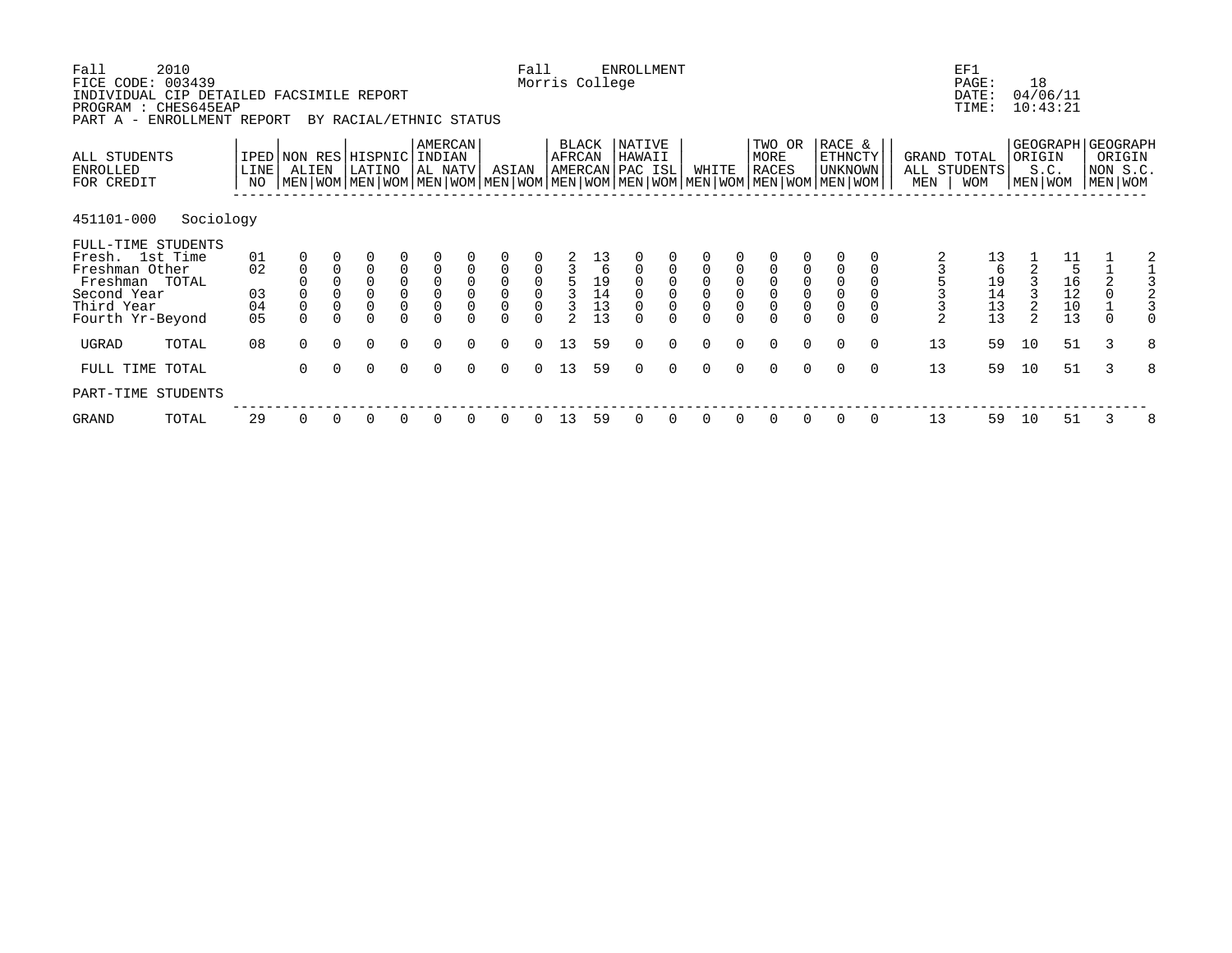| Fall<br>2010<br>FICE CODE: 003439<br>INDIVIDUAL CIP DETAILED FACSIMILE REPORT<br>PROGRAM : CHES645EAP<br>PART A - ENROLLMENT REPORT |                                              |                                    |                                        |                                  | BY RACIAL/ETHNIC STATUS                          |                                                            |                                                          |                                                          |                                                                                                                      | Fall                 | Morris College         |                      | <b>ENROLLMENT</b>                                   |                                                            |                                                                      |                                           |                                                       |                                                            |                                                             |                                                           |                  | EF1<br>PAGE:<br>DATE:<br>TIME:            | 19                   | 04/06/11<br>10:43:21                                  |                      |                                                        |
|-------------------------------------------------------------------------------------------------------------------------------------|----------------------------------------------|------------------------------------|----------------------------------------|----------------------------------|--------------------------------------------------|------------------------------------------------------------|----------------------------------------------------------|----------------------------------------------------------|----------------------------------------------------------------------------------------------------------------------|----------------------|------------------------|----------------------|-----------------------------------------------------|------------------------------------------------------------|----------------------------------------------------------------------|-------------------------------------------|-------------------------------------------------------|------------------------------------------------------------|-------------------------------------------------------------|-----------------------------------------------------------|------------------|-------------------------------------------|----------------------|-------------------------------------------------------|----------------------|--------------------------------------------------------|
| ALL STUDENTS<br><b>ENROLLED</b><br>FOR CREDIT                                                                                       |                                              | IPED NON RES HISPNIC<br>LINE<br>NO | ALIEN                                  |                                  | LATINO                                           |                                                            | AMERCAN<br>INDIAN<br>AL NATV                             |                                                          | ASIAN<br>  MEN   WOM   MEN   WOM   MEN   WOM   MEN   WOM   MEN   WOM   MEN   WOM   MEN   WOM   MEN   WOM   MEN   WOM |                      | <b>BLACK</b><br>AFRCAN |                      | <b>NATIVE</b><br>HAWAII<br>AMERCAN PAC ISL          |                                                            | WHITE                                                                |                                           | TWO OR<br>MORE<br>RACES                               |                                                            | RACE &<br><b>ETHNCTY</b><br>  unknown                       |                                                           | MEN              | GRAND TOTAL<br>ALL STUDENTS<br><b>WOM</b> | ORIGIN               | S.C.<br>MEN WOM                                       |                      | GEOGRAPH GEOGRAPH<br>ORIGIN<br>NON S.C.<br>  MEN   WOM |
| 511504-000                                                                                                                          | Community Health Services/Liaison/Counseling |                                    |                                        |                                  |                                                  |                                                            |                                                          |                                                          |                                                                                                                      |                      |                        |                      |                                                     |                                                            |                                                                      |                                           |                                                       |                                                            |                                                             |                                                           |                  |                                           |                      |                                                       |                      |                                                        |
| FULL-TIME STUDENTS<br>Fresh. 1st Time<br>Freshman Other<br>Freshman TOTAL<br>Second Year<br>Third Year<br>Fourth Yr-Beyond          |                                              | 01<br>02<br>03<br>04<br>05         | $\mathbf 0$<br>$\mathsf 0$<br>$\Omega$ | 0<br>$\mathbf 0$<br>$\mathsf{O}$ | 0<br>$\mathbf 0$<br>$\mathsf 0$<br>0<br>$\Omega$ | $\begin{matrix} 0 \\ 0 \\ 0 \\ 0 \end{matrix}$<br>$\Omega$ | $\mathsf 0$<br>$\mathsf 0$<br>$\overline{0}$<br>$\Omega$ | 0<br>$\mathbf 0$<br>$\mathbf 0$<br>$\mathsf 0$<br>$\cap$ | 0<br>$\begin{matrix}0\\0\\0\end{matrix}$<br>$\Omega$                                                                 | 0000<br>$\cap$       | 415212                 | $\frac{11}{9}$<br>15 | $\begin{matrix} 0 \\ 0 \\ 0 \end{matrix}$<br>$\cap$ | $\begin{matrix} 0 \\ 0 \\ 0 \\ 0 \end{matrix}$<br>$\Omega$ | $\mathsf 0$<br>$\begin{matrix} 0 \\ 0 \\ 0 \end{matrix}$<br>$\Omega$ | $\mathbf 0$<br>$\mathbf 0$<br>$\mathsf 0$ | $\begin{matrix} 0 \\ 0 \\ 0 \end{matrix}$<br>$\Omega$ | $\begin{matrix} 0 \\ 0 \\ 0 \\ 0 \end{matrix}$<br>$\Omega$ | $\mathsf 0$<br>$\overline{0}$<br>$\overline{0}$<br>$\Omega$ | $\Omega$<br>$\mathbf{0}$<br>$\mathbf{0}$<br>0<br>$\Omega$ |                  | $\frac{1}{6}$<br>$\frac{1}{9}$<br>15      | 2                    | 4<br>$\begin{matrix} 1 \\ 5 \\ 10 \end{matrix}$<br>14 | 0<br>$\cap$          | $\overline{0}$                                         |
| UGRAD<br>TOTAL                                                                                                                      |                                              | 08                                 | $\Omega$                               | $\Omega$                         | $\Omega$                                         | $\Omega$                                                   | $\Omega$                                                 | $\Omega$                                                 | $\Omega$                                                                                                             | $\Omega$             | 10                     | 41                   | $\Omega$                                            | $\Omega$                                                   | $\Omega$                                                             | $\Omega$                                  | $\Omega$                                              | $\Omega$                                                   | $\Omega$                                                    | $\Omega$                                                  | 10               | 41                                        | 8                    | 36                                                    | 2                    | 5                                                      |
| FULL TIME TOTAL                                                                                                                     |                                              |                                    | $\Omega$                               |                                  | $\Omega$                                         | $\Omega$                                                   | $\Omega$                                                 | $\Omega$                                                 | $\Omega$                                                                                                             | $\Omega$             | 10                     | 41                   | $\Omega$                                            | $\Omega$                                                   | $\Omega$                                                             | $\Omega$                                  | $\Omega$                                              | $\Omega$                                                   | $\Omega$                                                    | $\Omega$                                                  | 10               | 41                                        | 8                    | 36                                                    | 2                    |                                                        |
| PART-TIME STUDENTS<br>Fourth Yr-Beyond<br><b>UGRAD</b><br>TOTAL                                                                     |                                              | 19<br>22                           | $\Omega$<br>$\Omega$                   | $\Omega$                         | $\Omega$                                         | $\Omega$<br>$\Omega$                                       | $\Omega$<br>$\Omega$                                     |                                                          | $\Omega$                                                                                                             | $\Omega$<br>$\Omega$ | $\Omega$<br>$\Omega$   |                      | ∩<br>$\Omega$                                       | $\Omega$<br>$\Omega$                                       | $\Omega$<br>$\Omega$                                                 | $\Omega$<br>$\Omega$                      | $\Omega$<br>$\Omega$                                  | $\Omega$<br>$\Omega$                                       | $\Omega$<br>$\Omega$                                        | $\Omega$<br>$\Omega$                                      | 0<br>$\mathbf 0$ | $\overline{2}$<br>2                       | $\Omega$<br>$\Omega$ | 2<br>$\overline{2}$                                   | $\Omega$<br>$\Omega$ | $\Omega$<br>$\Omega$                                   |
| PART TIME TOTAL                                                                                                                     |                                              |                                    |                                        |                                  |                                                  |                                                            |                                                          |                                                          |                                                                                                                      |                      |                        |                      | ∩                                                   |                                                            | $\Omega$                                                             |                                           | $\Omega$                                              | 0                                                          | ∩                                                           |                                                           | 0                | 2                                         | $\Omega$             | 2                                                     |                      |                                                        |
|                                                                                                                                     |                                              |                                    |                                        |                                  |                                                  |                                                            |                                                          |                                                          |                                                                                                                      |                      |                        |                      |                                                     |                                                            |                                                                      |                                           |                                                       |                                                            |                                                             |                                                           |                  |                                           |                      |                                                       |                      |                                                        |

GRAND TOTAL 29 0 0 0 0 0 0 0 0 10 43 0 0 0 0 0 0 0 0 10 43 8 38 2 5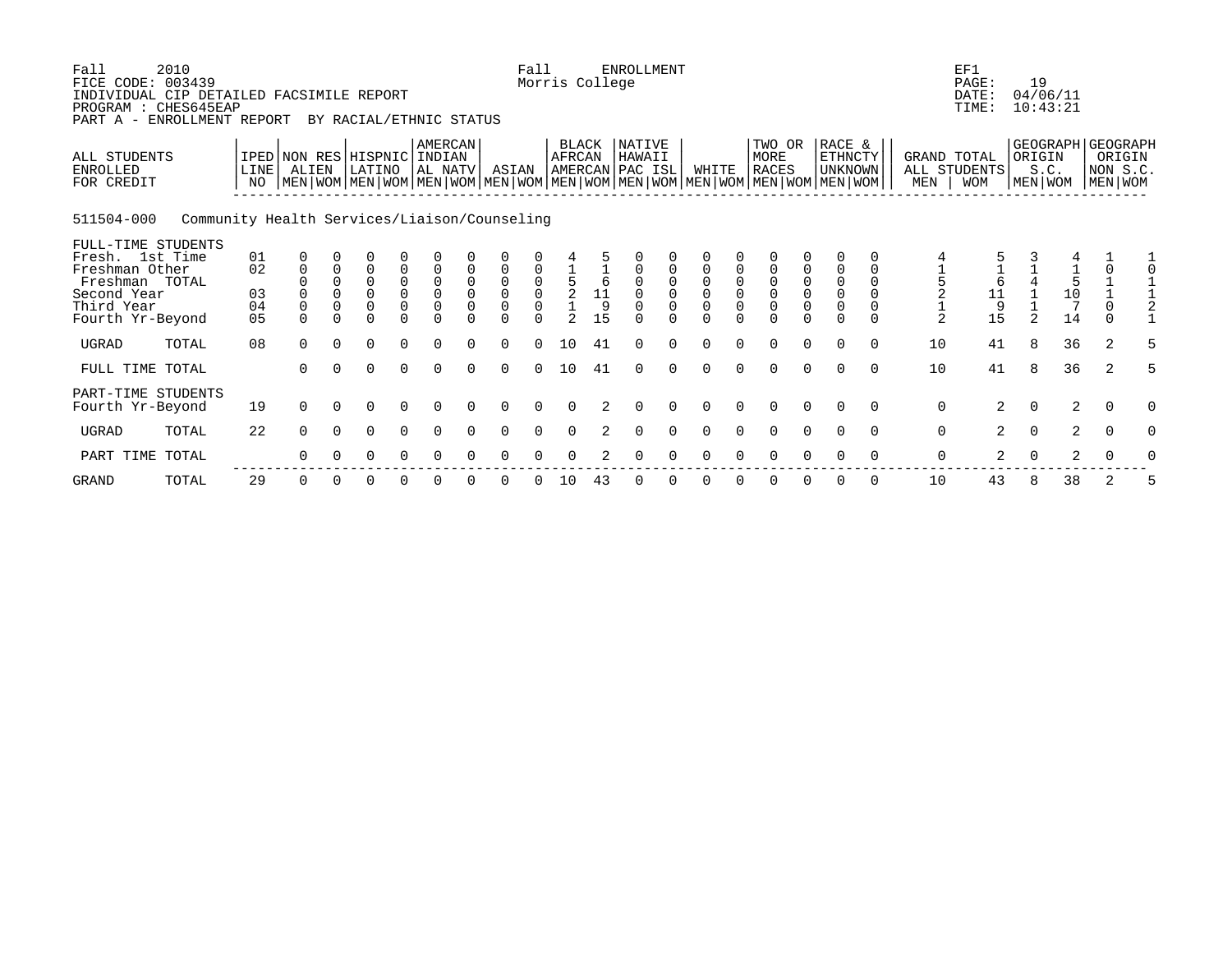| Fall<br>2010<br>FICE CODE: 003439<br>INDIVIDUAL CIP DETAILED FACSIMILE REPORT<br>PROGRAM : CHES645EAP<br>ENROLLMENT REPORT<br>PART A - |                                                 |                                      |                      | BY RACIAL/ETHNIC STATUS                      |                                        |                                                 |                                     |                                                                      | Fall                                                      | Morris College                    |                          | <b>ENROLLMENT</b>                   |               |                                   |               |                                                                                                                                        |                       |                                                    |          |                            | EF1<br>PAGE:<br>DATE:<br>TIME: | 20                         | 04/06/11<br>10:43:21                                    |                         |          |
|----------------------------------------------------------------------------------------------------------------------------------------|-------------------------------------------------|--------------------------------------|----------------------|----------------------------------------------|----------------------------------------|-------------------------------------------------|-------------------------------------|----------------------------------------------------------------------|-----------------------------------------------------------|-----------------------------------|--------------------------|-------------------------------------|---------------|-----------------------------------|---------------|----------------------------------------------------------------------------------------------------------------------------------------|-----------------------|----------------------------------------------------|----------|----------------------------|--------------------------------|----------------------------|---------------------------------------------------------|-------------------------|----------|
| <b>ALL STUDENTS</b><br><b>ENROLLED</b><br>FOR CREDIT                                                                                   | LINE<br>NO.                                     | IPED NON RES HISPNIC INDIAN<br>ALIEN |                      | LATINO                                       |                                        | AL NATV                                         | AMERCAN                             | ASIAN                                                                |                                                           | AFRCAN                            | <b>BLACK</b>             | NATIVE<br>HAWAII<br>AMERCAN PAC ISL |               | WHITE                             |               | TWO OR<br>MORE<br>RACES<br>  MEN   WOM   MEN   WOM   MEN   WOM   MEN   WOM   MEN   WOM   MEN   WOM   MEN   WOM   MEN   WOM   MEN   WOM |                       | RACE &<br><b>ETHNCTY</b><br>UNKNOWN                |          | GRAND TOTAL<br>MEN         | ALL STUDENTS<br><b>WOM</b>     | ORIGIN<br>MEN WOM          | GEOGRAPH   GEOGRAPH<br>S.C.                             | NON S.C.<br>MEN WOM     | ORIGIN   |
| 520201-000                                                                                                                             | Business Administration and Management, General |                                      |                      |                                              |                                        |                                                 |                                     |                                                                      |                                                           |                                   |                          |                                     |               |                                   |               |                                                                                                                                        |                       |                                                    |          |                            |                                |                            |                                                         |                         |          |
| FULL-TIME STUDENTS<br>Fresh. 1st Time<br>Freshman Other<br>Freshman TOTAL<br>Second Year<br>Third Year<br>Fourth Yr-Beyond             | 01<br>02<br>03<br>04<br>05                      | $\Omega$<br>$\Omega$<br>$\Omega$     | $\Omega$<br>$\Omega$ | $\Omega$<br>$\Omega$<br>$\Omega$<br>$\Omega$ | $\frac{1}{0}$<br>$\mathbf 0$<br>$\cap$ | $\Omega$<br>$\mathsf 0$<br>$\Omega$<br>$\Omega$ | $\Omega$<br>$\mathbf 0$<br>$\Omega$ | $\Omega$<br>$\overline{0}$<br>$\overline{0}$<br>$\Omega$<br>$\Omega$ | $\Omega$<br>$\boldsymbol{0}$<br>0<br>$\Omega$<br>$\Omega$ | 37<br>$\frac{44}{29}$<br>13<br>14 | 18<br>22<br>12<br>5<br>q | $\Omega$<br>0<br>$\Omega$           | 0<br>$\Omega$ | $\mathbf 0$<br>$\Omega$<br>$\cap$ | $\Omega$<br>0 | $\overline{0}$<br>$\mathsf 0$<br>$\cap$                                                                                                | $\mathbf 0$<br>$\cap$ | $\Omega$<br>$\overline{0}$<br>$\Omega$<br>$\Omega$ | $\Omega$ | 37<br>44<br>29<br>13<br>14 | 18<br>$^{23}_{12}$<br>5<br>9   | 27<br>32<br>23<br>13<br>12 | 14<br>$\begin{array}{c} 18 \\ 12 \end{array}$<br>5<br>9 | 10<br>2<br>12<br>6<br>2 | O        |
| <b>UGRAD</b><br>TOTAL                                                                                                                  | 08                                              | $\Omega$                             |                      | $\Omega$                                     |                                        | $\Omega$                                        | <sup>n</sup>                        | $\Omega$                                                             |                                                           | 0, 100                            | 48                       | $\Omega$                            | $\Omega$      | $\Omega$                          |               | $\Omega$                                                                                                                               |                       | $\Omega$                                           | $\cap$   | 100                        | 49                             | 80                         | 44                                                      | 20                      | 5        |
| FULL TIME TOTAL                                                                                                                        |                                                 | $\Omega$                             | $\cap$               | $\Omega$                                     |                                        | $\Omega$                                        | $\Omega$                            | $\Omega$                                                             |                                                           | 0 100                             | 48                       | $\Omega$                            | $\Omega$      | $\Omega$                          | $\cap$        | $\Omega$                                                                                                                               | $\cap$                | $\Omega$                                           | $\cap$   | 100                        | 49                             | 80                         | 44                                                      | 20                      | 5        |
| PART-TIME STUDENTS<br>Second Year                                                                                                      | 17                                              | $\Omega$                             | $\cap$               | $\Omega$                                     | $\Omega$                               | $\Omega$                                        | $\Omega$                            | $\Omega$                                                             | $\Omega$                                                  | $\Omega$                          |                          | $\Omega$                            | $\Omega$      | $\Omega$                          | $\cap$        | $\Omega$                                                                                                                               | $\Omega$              | $\Omega$                                           | $\cap$   | $\Omega$                   | $\mathbf{1}$                   | $\Omega$                   | $\mathbf{1}$                                            | $\Omega$                | $\Omega$ |
| <b>UGRAD</b><br>TOTAL                                                                                                                  | 22                                              | $\Omega$                             | $\Omega$             | $\Omega$                                     | $\Omega$                               | $\Omega$                                        | $\Omega$                            | $\Omega$                                                             | $\Omega$                                                  | $\Omega$                          |                          | $\Omega$                            | $\Omega$      | $\Omega$                          |               | $\Omega$                                                                                                                               | $\Omega$              | $\Omega$                                           | $\Omega$ | $\mathbf 0$                | $\mathbf{1}$                   | $\Omega$                   |                                                         | $\Omega$                | $\Omega$ |
| PART TIME<br>TOTAL                                                                                                                     |                                                 |                                      |                      |                                              |                                        | $\Omega$                                        |                                     | <sup>0</sup>                                                         | O                                                         | <sup>0</sup>                      |                          | $\Omega$                            | 0             | $\Omega$                          |               | <sup>n</sup>                                                                                                                           |                       |                                                    |          | $\Omega$                   |                                | $\Omega$                   |                                                         |                         |          |
|                                                                                                                                        |                                                 |                                      |                      |                                              |                                        |                                                 |                                     |                                                                      |                                                           |                                   |                          |                                     |               |                                   |               |                                                                                                                                        |                       |                                                    |          |                            |                                |                            |                                                         |                         |          |

GRAND TOTAL 29 0 0 0 1 0 0 0 0 100 49 0 0 0 0 0 0 0 0 100 50 80 45 20 5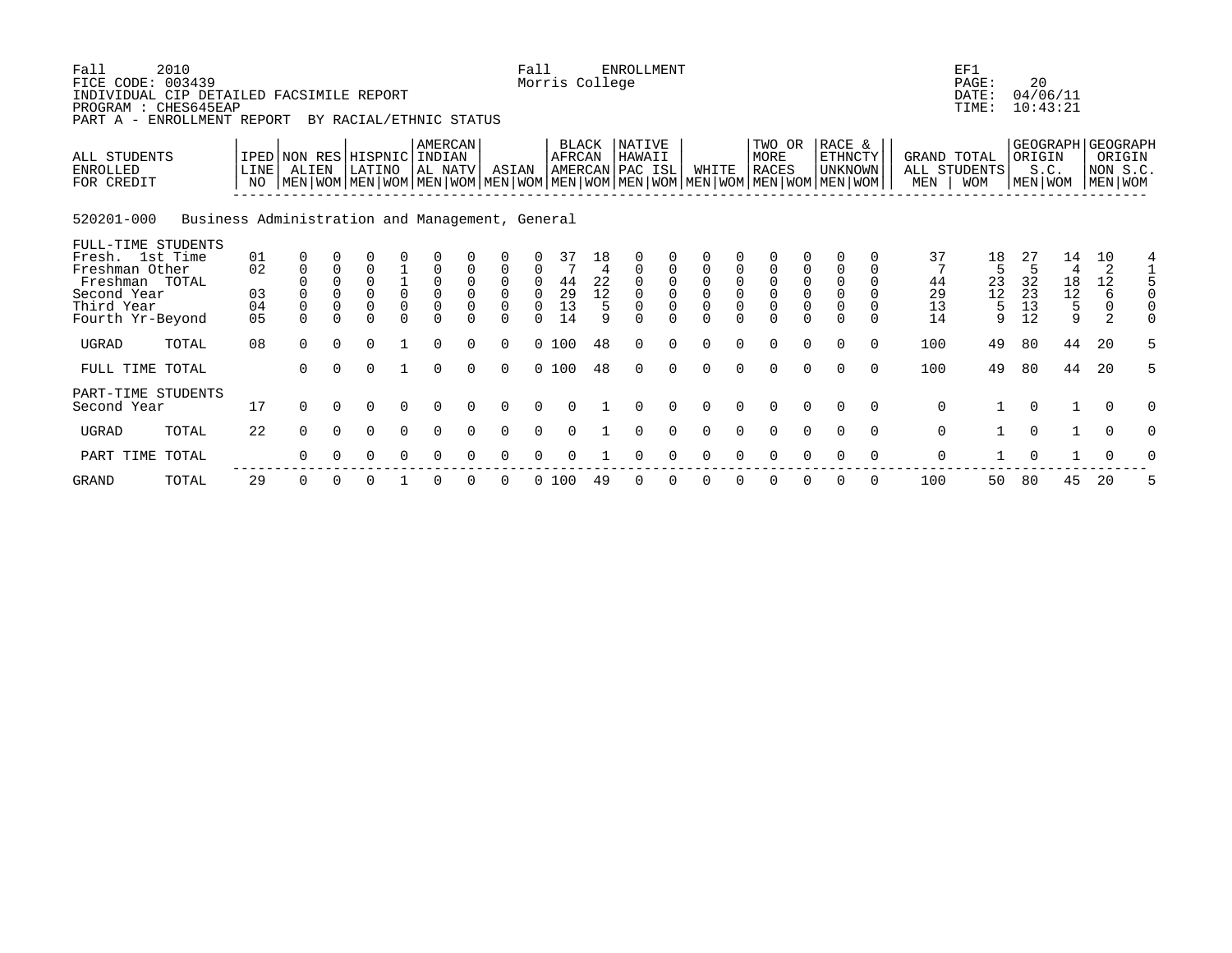| Fall<br>2010<br>FICE CODE: 003439<br>INDIVIDUAL CIP DETAILED FACSIMILE REPORT<br>PROGRAM : CHES645EAP<br>ENROLLMENT REPORT<br>PART A - |                   |                                                                                                                                              |          | BY RACIAL/ETHNIC STATUS |                                      |                              |          |          | Fall<br>Morris College |               |       | ENROLLMENT                                 |                                  |               |               |                                  |                                      |                                            |          |              | EF1<br>PAGE:<br>DATE:<br>TIME:            | 21     | 04/06/11<br>10:43:21 |                                                      |               |
|----------------------------------------------------------------------------------------------------------------------------------------|-------------------|----------------------------------------------------------------------------------------------------------------------------------------------|----------|-------------------------|--------------------------------------|------------------------------|----------|----------|------------------------|---------------|-------|--------------------------------------------|----------------------------------|---------------|---------------|----------------------------------|--------------------------------------|--------------------------------------------|----------|--------------|-------------------------------------------|--------|----------------------|------------------------------------------------------|---------------|
| ALL STUDENTS<br>ENROLLED<br>FOR CREDIT                                                                                                 | <b>LINE</b><br>NO | IPED NON RES HISPNIC<br>ALIEN<br>  MEN   WOM   MEN   WOM   MEN   WOM   MEN   WOM   MEN   WOM   MEN   WOM   MEN   WOM   MEN   WOM   MEN   WOM |          | LATINO                  |                                      | AMERCAN<br>INDIAN<br>AL NATV |          | ASIAN    |                        | <b>AFRCAN</b> | BLACK | <b>NATIVE</b><br>HAWAII<br>AMERCAN PAC ISL |                                  | WHITE         |               | TWO OR<br>MORE<br><b>RACES</b>   |                                      | RACE &<br><b>ETHNCTY</b><br><b>UNKNOWN</b> |          | MEN          | GRAND TOTAL<br>ALL STUDENTS<br><b>WOM</b> | ORIGIN | S.C.<br>MEN WOM      | GEOGRAPH   GEOGRAPH<br>ORIGIN<br>NON S.C.<br>MEN WOM |               |
| 520299-000<br>Business Administration, Management and Operations                                                                       |                   |                                                                                                                                              |          |                         |                                      |                              |          |          |                        |               |       |                                            |                                  |               |               |                                  |                                      |                                            |          |              |                                           |        |                      |                                                      |               |
| FULL-TIME STUDENTS<br>Third Year<br>Fourth Yr-Beyond                                                                                   | 04<br>05          | 0<br>$\Omega$                                                                                                                                | $\Omega$ | $\Omega$                | $\begin{matrix} 0 \\ 0 \end{matrix}$ | $\frac{0}{0}$                | $\Omega$ | $\Omega$ | 0<br>$\Omega$          | $\epsilon$    | 14    | $\Omega$                                   | $\begin{matrix}0\\0\end{matrix}$ | $\frac{0}{0}$ | $\frac{0}{0}$ | $\begin{matrix}0\\0\end{matrix}$ | $\begin{matrix} 0 \\ 0 \end{matrix}$ | $\Omega$                                   | $\Omega$ | 0<br>6       | 9<br>14                                   | 6      | 14                   | 0<br>$\Omega$                                        | 0<br>$\Omega$ |
| UGRAD<br>TOTAL                                                                                                                         | 08                | $\Omega$                                                                                                                                     | $\Omega$ | $\Omega$                | $\Omega$                             | $\Omega$                     | $\Omega$ | $\Omega$ | $\Omega$               | 6             | 23    | $\Omega$                                   | $\Omega$                         | $\Omega$      | $\Omega$      | $\Omega$                         | $\Omega$                             | $\Omega$                                   | $\Omega$ | 6            | 23                                        | 6      | 23                   | $\Omega$                                             | $\Omega$      |
| FULL TIME TOTAL                                                                                                                        |                   | 0                                                                                                                                            |          |                         | $\Omega$                             | $\Omega$                     |          |          | $\Omega$               | 6             | 23    |                                            | $\Omega$                         |               |               |                                  |                                      |                                            | $\Omega$ | 6            | 23                                        | 6      | 23                   | $\Omega$                                             |               |
| PART-TIME STUDENTS<br>Fourth Yr-Beyond                                                                                                 | 19                | $\Omega$                                                                                                                                     |          |                         |                                      |                              |          |          |                        |               |       |                                            |                                  | U             |               |                                  |                                      | $\Omega$                                   | $\Omega$ | $\mathbf{1}$ | 5.                                        |        | 5                    | $\Omega$                                             |               |
| UGRAD<br>TOTAL                                                                                                                         | 22                | $\Omega$                                                                                                                                     | $\Omega$ | $\Omega$                | $\Omega$                             | $\Omega$                     | $\Omega$ | $\Omega$ | $\Omega$               |               |       | $\Omega$                                   | $\Omega$                         | $\Omega$      | $\Omega$      | $\Omega$                         | $\Omega$                             | $\Omega$                                   | $\Omega$ | 1            | 5                                         |        | 5                    | 0                                                    | $\Omega$      |
| PART TIME TOTAL                                                                                                                        |                   |                                                                                                                                              |          |                         |                                      |                              |          |          |                        |               |       |                                            |                                  |               |               |                                  |                                      |                                            |          |              | 5.                                        |        | 5                    |                                                      |               |

GRAND TOTAL 29 0 0 0 0 0 0 0 0 7 28 0 0 0 0 0 0 0 0 7 28 7 28 0 0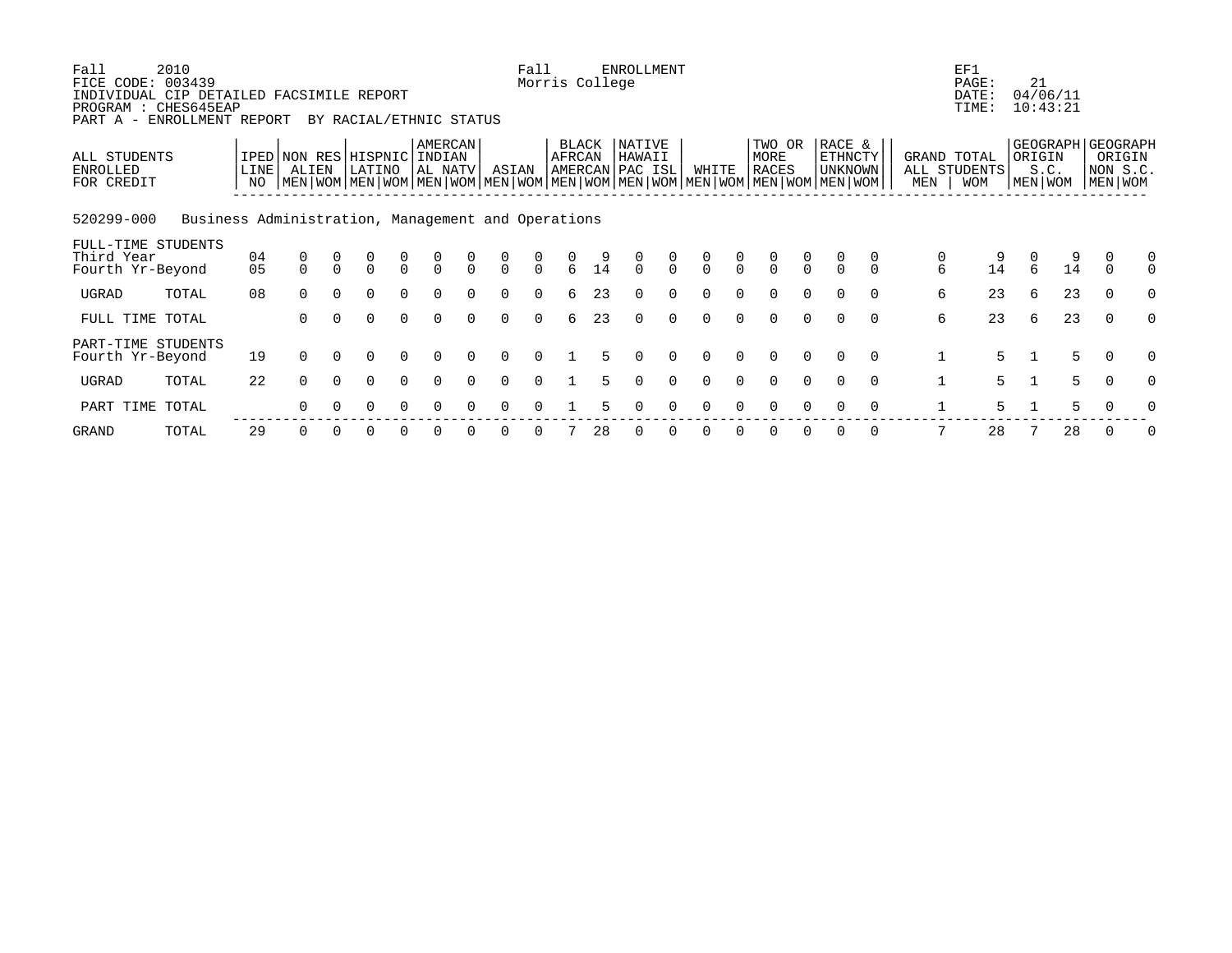| Fall<br>2010                                                  |                  |          |          |                                                                                                           |          |          |          |          | Fall     |                 | <b>ENROLLMENT</b> |          |          |        |          |          |                |          |     | EF1            |                     |          |              |
|---------------------------------------------------------------|------------------|----------|----------|-----------------------------------------------------------------------------------------------------------|----------|----------|----------|----------|----------|-----------------|-------------------|----------|----------|--------|----------|----------|----------------|----------|-----|----------------|---------------------|----------|--------------|
| FICE CODE: 003439<br>INDIVIDUAL CIP DETAILED FACSIMILE REPORT |                  |          |          |                                                                                                           |          |          |          |          |          | Morris College  |                   |          |          |        |          |          |                |          |     | PAGE:<br>DATE: | 22<br>04/06/11      |          |              |
| PROGRAM : CHES645EAP                                          |                  |          |          |                                                                                                           |          |          |          |          |          |                 |                   |          |          |        |          |          |                |          |     | TIME:          | 10:43:21            |          |              |
| PART A - ENROLLMENT REPORT                                    |                  |          |          | BY RACIAL/ETHNIC STATUS                                                                                   |          |          |          |          |          |                 |                   |          |          |        |          |          |                |          |     |                |                     |          |              |
|                                                               |                  |          |          |                                                                                                           |          | AMERCAN  |          |          |          | BLACK           | NATIVE            |          |          |        | TWO OR   |          | RACE &         |          |     |                | GEOGRAPH   GEOGRAPH |          |              |
| ALL STUDENTS                                                  |                  |          |          | IPED NON RES HISPNIC                                                                                      |          | INDIAN   |          |          |          | AFRCAN          | HAWAII            |          |          |        | MORE     |          | <b>ETHNCTY</b> |          |     | GRAND TOTAL    | ORIGIN              |          | ORIGIN       |
| ENROLLED                                                      | LINE <sup></sup> | ALIEN    |          | LATINO                                                                                                    |          | AL NATV  |          | ASIAN    |          | AMERCAN PAC ISL |                   |          | WHITE    |        | RACES    |          | UNKNOWN        |          |     | ALL STUDENTS   | S.C.                |          | NON S.C.     |
| FOR CREDIT                                                    | NO.              |          |          | MEN   WOM   MEN   WOM   MEN   WOM   MEN   WOM   MEN   WOM   MEN   WOM   MEN   WOM   MEN   WOM   MEN   WOM |          |          |          |          |          |                 |                   |          |          |        |          |          |                |          | MEN | <b>WOM</b>     | MEN WOM             | MEN WOM  |              |
|                                                               |                  |          |          |                                                                                                           |          |          |          |          |          |                 |                   |          |          |        |          |          |                |          |     |                |                     |          |              |
| 540101-000<br>History, General                                |                  |          |          |                                                                                                           |          |          |          |          |          |                 |                   |          |          |        |          |          |                |          |     |                |                     |          |              |
| FULL-TIME STUDENTS                                            |                  |          |          |                                                                                                           |          |          |          |          |          |                 |                   |          |          |        |          |          |                |          |     |                |                     |          |              |
| Second Year                                                   | 03               | $\Omega$ |          | $\Omega$                                                                                                  | $\Omega$ | $\Omega$ | $\Omega$ | $\Omega$ | $\Omega$ |                 | $\Omega$          | $\Omega$ | $\Omega$ | $\cap$ | $\Omega$ | $\Omega$ | $\cap$         | $\Omega$ |     | 2              | $\mathcal{L}$       |          | 0            |
| UGRAD<br>TOTAL                                                | 08               | $\Omega$ | $\Omega$ | $\Omega$                                                                                                  | $\Omega$ | $\Omega$ | $\Omega$ | $\Omega$ | $\Omega$ |                 | $\Omega$          | $\Omega$ | $\cap$   | $\cap$ | $\Omega$ | $\cap$   | $\cap$         | $\Omega$ |     | 2              | $\mathfrak{D}$      | $\Omega$ | $\Omega$     |
| FULL TIME<br>TOTAL                                            |                  | $\Omega$ | $\Omega$ | $\Omega$                                                                                                  | $\Omega$ | $\Omega$ | $\cap$   | $\Omega$ | $\Omega$ |                 | $\Omega$          | $\Omega$ | $\cap$   | $\cap$ | $\Omega$ | $\cap$   | $\Omega$       | $\Omega$ |     | 2              | 2                   | $\Omega$ | $\Omega$     |
| PART-TIME STUDENTS                                            |                  |          |          |                                                                                                           |          |          |          |          |          |                 |                   |          |          |        |          |          |                |          |     |                |                     |          |              |
| GRAND<br>TOTAL                                                | 29               |          |          |                                                                                                           |          | $\Omega$ |          |          |          |                 |                   |          |          |        |          |          |                | $\Omega$ |     | 2              |                     |          | <sup>0</sup> |